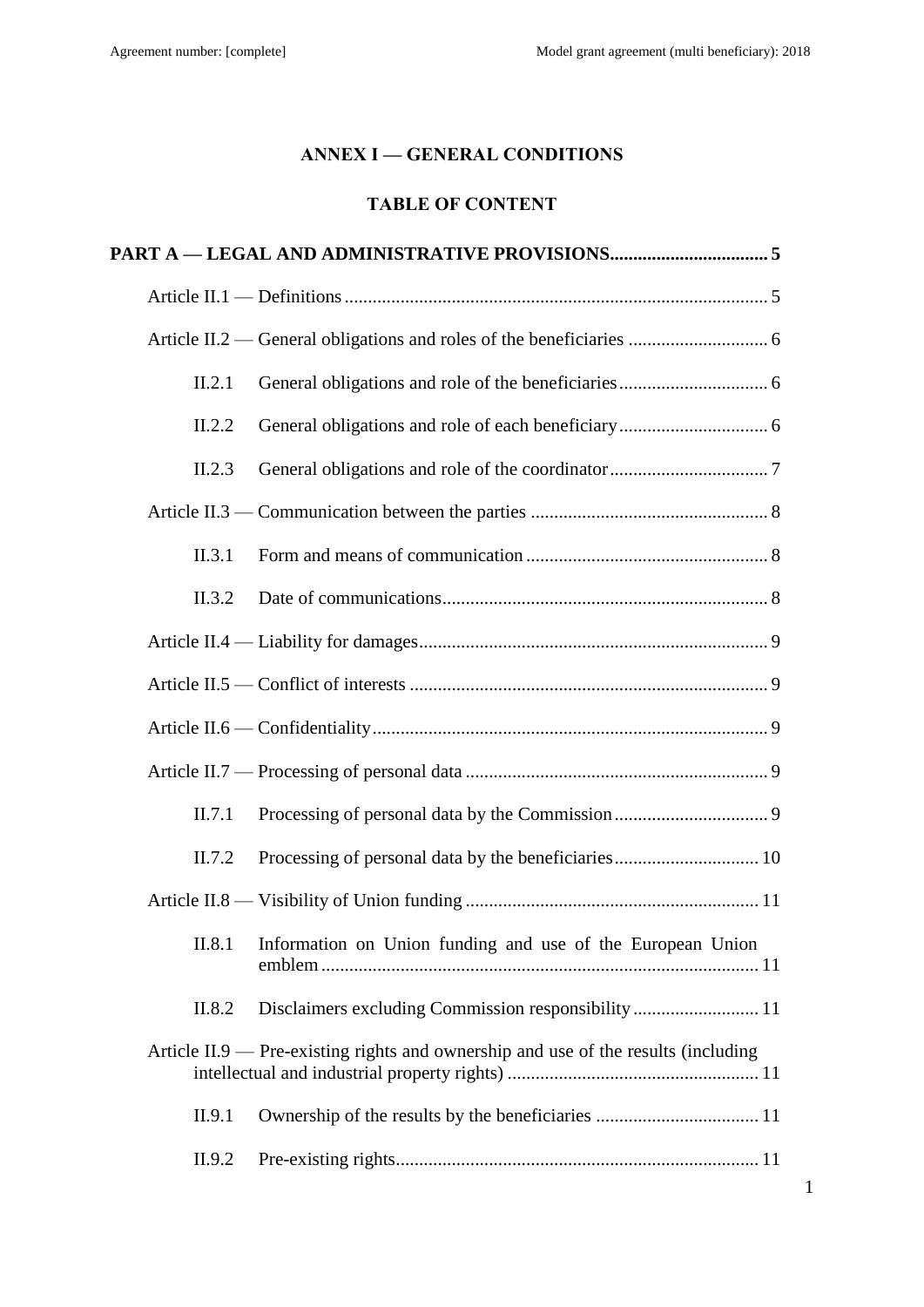| II.9.3  | Rights of use of the results and of pre-existing rights by the Union. 12              |
|---------|---------------------------------------------------------------------------------------|
|         | Article II.10 $-$ Award of contracts necessary for the implementation of the          |
|         | Article II.11 — Subcontracting of tasks forming part of the action  14                |
|         |                                                                                       |
|         |                                                                                       |
|         | Article II.14 — Assignment of claims for payments to third parties 16                 |
|         |                                                                                       |
|         |                                                                                       |
| II.16.1 | Suspension of implementation by the beneficiaries  16                                 |
| II.16.2 |                                                                                       |
|         |                                                                                       |
|         |                                                                                       |
| II.17.1 |                                                                                       |
| II.17.2 | Termination of the participation of one or more beneficiaries by                      |
| II.17.3 | Termination of the Agreement or the participation of one or more                      |
|         |                                                                                       |
|         | Article II.18 — Applicable law, settlement of disputes and enforceable decision S. 23 |
|         |                                                                                       |
|         |                                                                                       |
| II.19.1 |                                                                                       |
|         |                                                                                       |
| II.19.3 |                                                                                       |
|         |                                                                                       |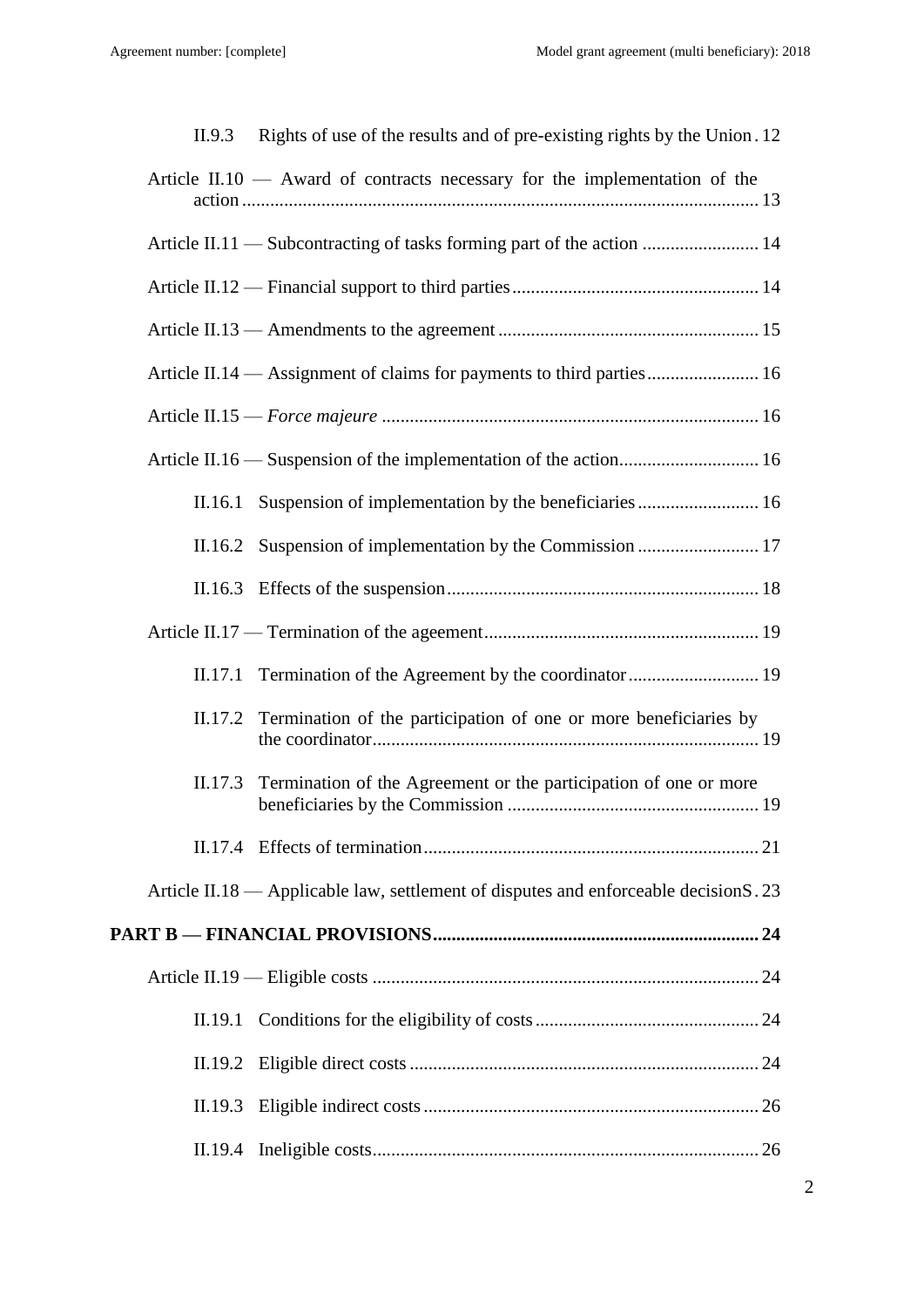| II.20.2 Records and other documentation to support the costs and                                                                                       |
|--------------------------------------------------------------------------------------------------------------------------------------------------------|
| II.20.3 Conditions to determine the compliance of cost accounting practices 28                                                                         |
| Article II.21 — Eligibility of costs of entities affiliated to the beneficiaries 29                                                                    |
|                                                                                                                                                        |
|                                                                                                                                                        |
|                                                                                                                                                        |
|                                                                                                                                                        |
|                                                                                                                                                        |
|                                                                                                                                                        |
| Step $1$ — Application of the reimbursement rate to the eligible<br>II.25.1<br>costs and addition of the unit, flat-rate and lump sum contributions 32 |
| II.25.2                                                                                                                                                |
| II.25.3                                                                                                                                                |
| II.25.4<br>Step $4$ — Reduction due to improper implementation or breach of                                                                            |
|                                                                                                                                                        |
| II.26.1                                                                                                                                                |
|                                                                                                                                                        |
| II.26.3                                                                                                                                                |
| II.26.4                                                                                                                                                |
| II.26.5                                                                                                                                                |
|                                                                                                                                                        |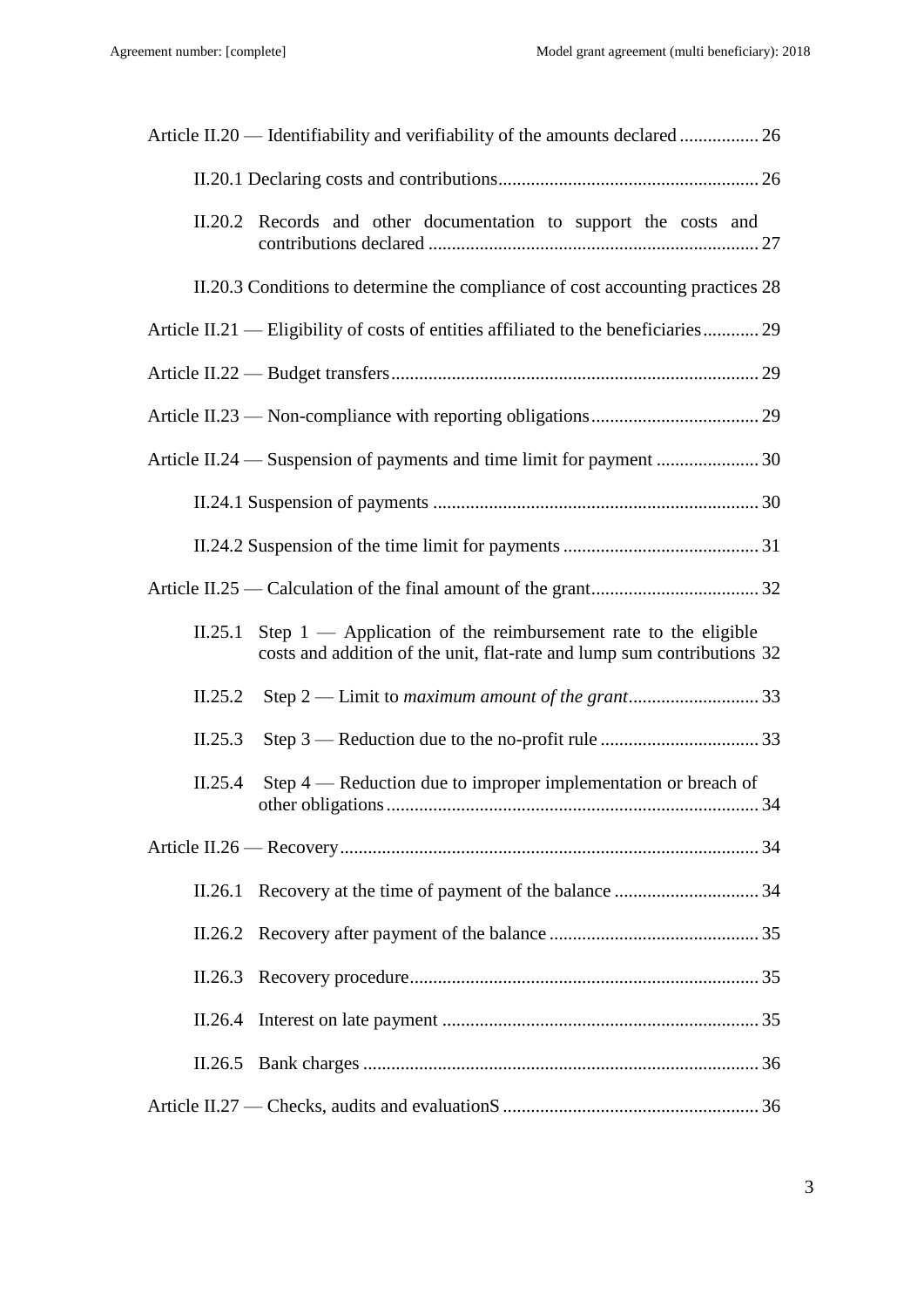| II.27.1 Technical and financial checks, audits, interim and final            |
|------------------------------------------------------------------------------|
|                                                                              |
|                                                                              |
|                                                                              |
|                                                                              |
|                                                                              |
| II.27.7 Correction of systemic or recurrent errors, irregularities, fraud or |
|                                                                              |
|                                                                              |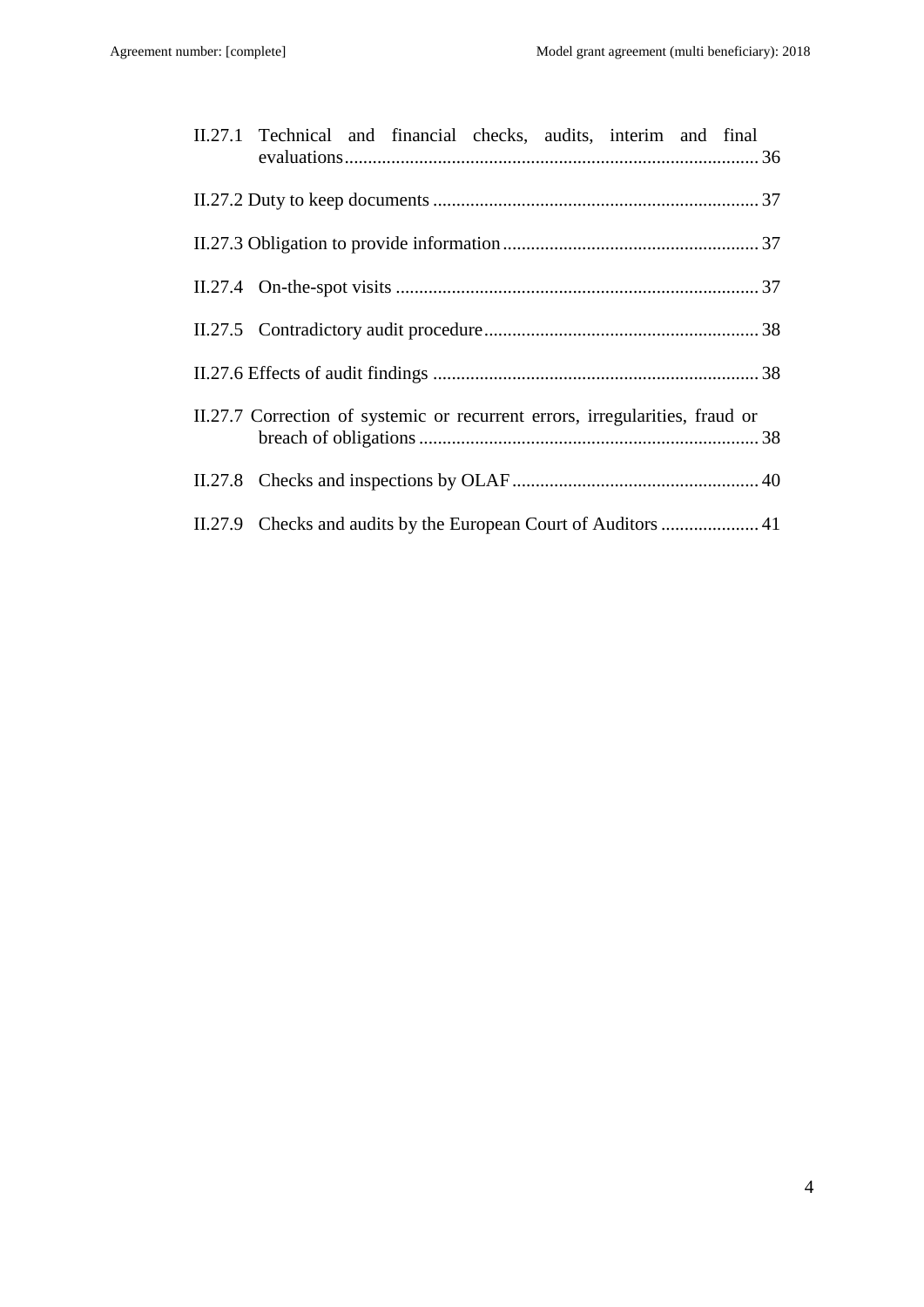# **PART A — LEGAL AND ADMINISTRATIVE PROVISIONS**

# <span id="page-4-1"></span><span id="page-4-0"></span>**ARTICLE II.1 — DEFINITIONS**

The following definitions apply for the purpose of the Agreement:

**'Action':** the set of activities or the project for which the grant is awarded, to be implemented by the beneficiaries as described in Annex II.

**'Confidential information or document'**: any information or document (in any format) received by either party from the other or accessed by either party in the context of the implementation of the Agreement that any of the parties has identified in writing as confidential. It does not include information that is publicly available.

**'Conflict of interests':** a situation where the impartial and objective implementation of the Agreement by a beneficiary is compromised for reasons involving family, emotional life, political or national affinity, economic interest, or any other shared interest with the Commission or any third party related to the subject matter of the Agreement.

**'Direct costs'**: those specific costs which are directly linked to the implementation of the action and can therefore be attributed directly to it. They may not include any indirect costs;

**'***Force majeure***':** any unforeseeable, exceptional situation or event beyond the control of the parties that prevents either of them from fulfilling any of their obligations under the Agreement, which is not attributable to error or negligence on their part or on the part of the subcontractors affiliated entities or third parties in receipt of financial support and which proves to be inevitable despite their exercising due diligence. The following cannot be invoked as *force majeure*: labour disputes, strikes, financial difficulties or any default of a service, defect in equipment or materials or delays in making them available, unless they stem directly from a relevant case of *force majeure*;

**'Formal notification'**: form of communication between the parties made in writing by mail or electronic mail;

**'Fraud':** any intentional act or omission affecting the Union's financial interests relating to the use or presentation of false, incorrect or incomplete statements or documents, to nondisclosure of information in violation of a specific obligation;

**'Implementation period':** the period of implementation of the activities forming part of the action, as specified in Article I.2.2;

**'Indirect costs'**: those costs which are not specific costs directly linked to the implementation of the action and which therefore cannot be attributed directly to it. They may not include any costs identifiable or declared as eligible direct costs;

**'Irregularity':** any infringement of a provision of Union law resulting from an act or omission by a beneficiary, which has or would have the effect of prejudicing the Union's budget;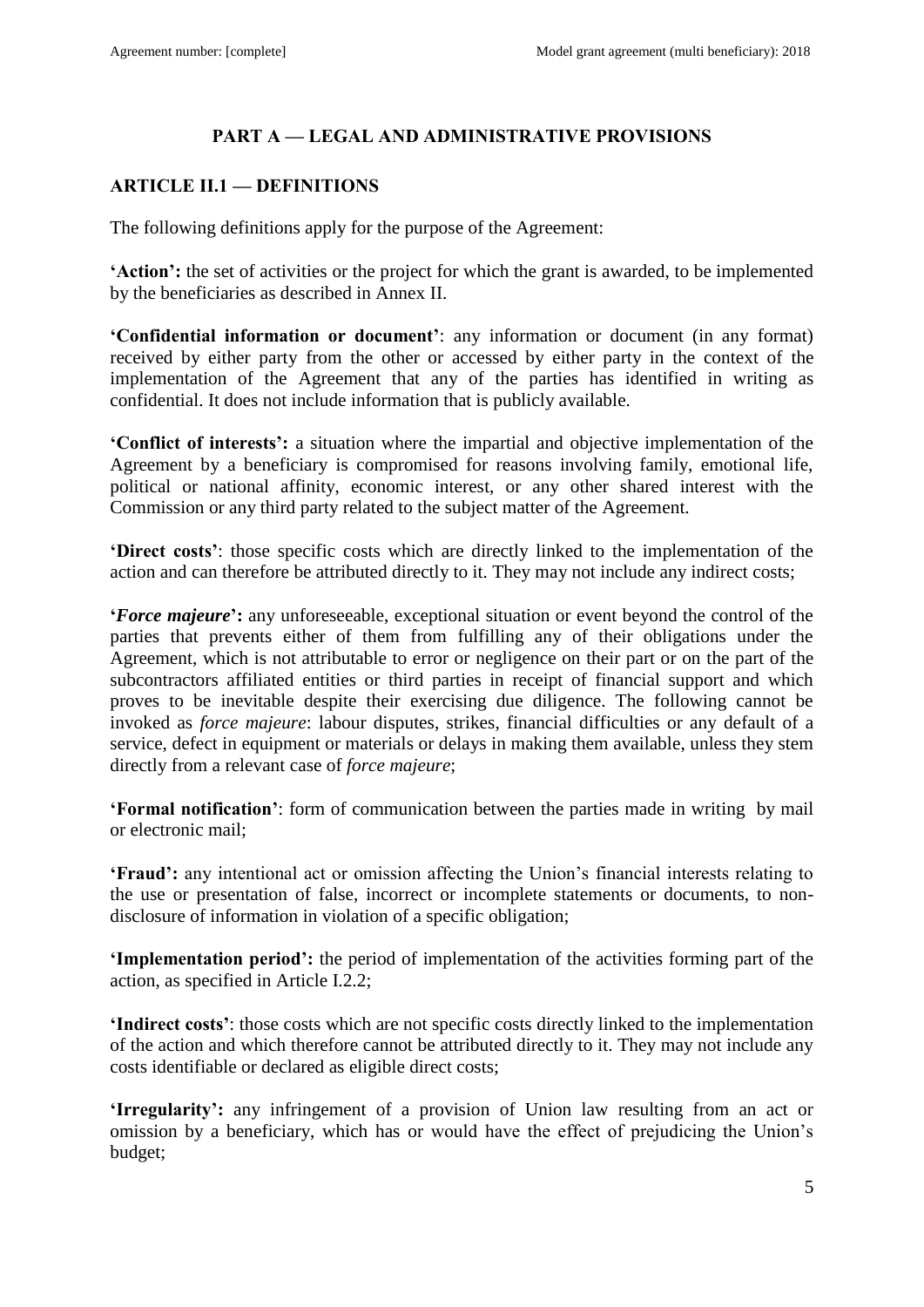**'Maximum amount of the grant':** the maximum EU contribution to the action, as defined in Article I.3.1;

**'Pre-existing material':** any materials, document, technology or know-how which exists prior to the beneficiary using it for the production of a result in the implementation of the action;

**'Pre-existing right':** any industrial and intellectual property right on pre-existing material; it may consist in a right of ownership, a licence right and/or a right of use belonging to the beneficiary or any other third parties;

**'Related person**': any person who has the power to represent the beneficiary or to take decisions on its behalf;

**'Starting date':** the date on which the implementation of the action starts as provided for in Article I.2.2;

**'Subcontract':** a procurement contract within the meaning of Article II.10, which covers the implementation by a third party of tasks forming part of the action as described in Annex II;

**'Substantial error'**: any infringement of a provision of an agreement resulting from an act or omission, which causes or might cause a loss to the Union's budget.

# <span id="page-5-0"></span>**ARTICLE II.2 — GENERAL OBLIGATIONS AND ROLES OF THE BENEFICIARIES**

## <span id="page-5-1"></span>**II.2.1 General obligations and role of the beneficiaries**

The beneficiaries:

- (a) are jointly and severally liable for carrying out the *action* in accordance with the Agreement. If a beneficiary fails to implement its part of the *action*, the other beneficiaries become responsible for implementing this part (but without increasing the *maximum amount of the grant*);
- (b) must comply jointly or individually with any legal obligations they are bound by under applicable EU, international and national law;
- (c) must make appropriate internal arrangements to implement the *action* properly. The arrangements must be consistent with the terms of the Agreement. If provided for in the Special Conditions, those arrangements must take the form of an internal cooperation agreement between the beneficiaries.

## <span id="page-5-2"></span>**II.2.2 General obligations and role of each beneficiary**

Each beneficiary must:

(a) inform the coordinator immediately of any events or circumstances of which the beneficiary is aware, that are likely to affect or delay the implementation of the *action*;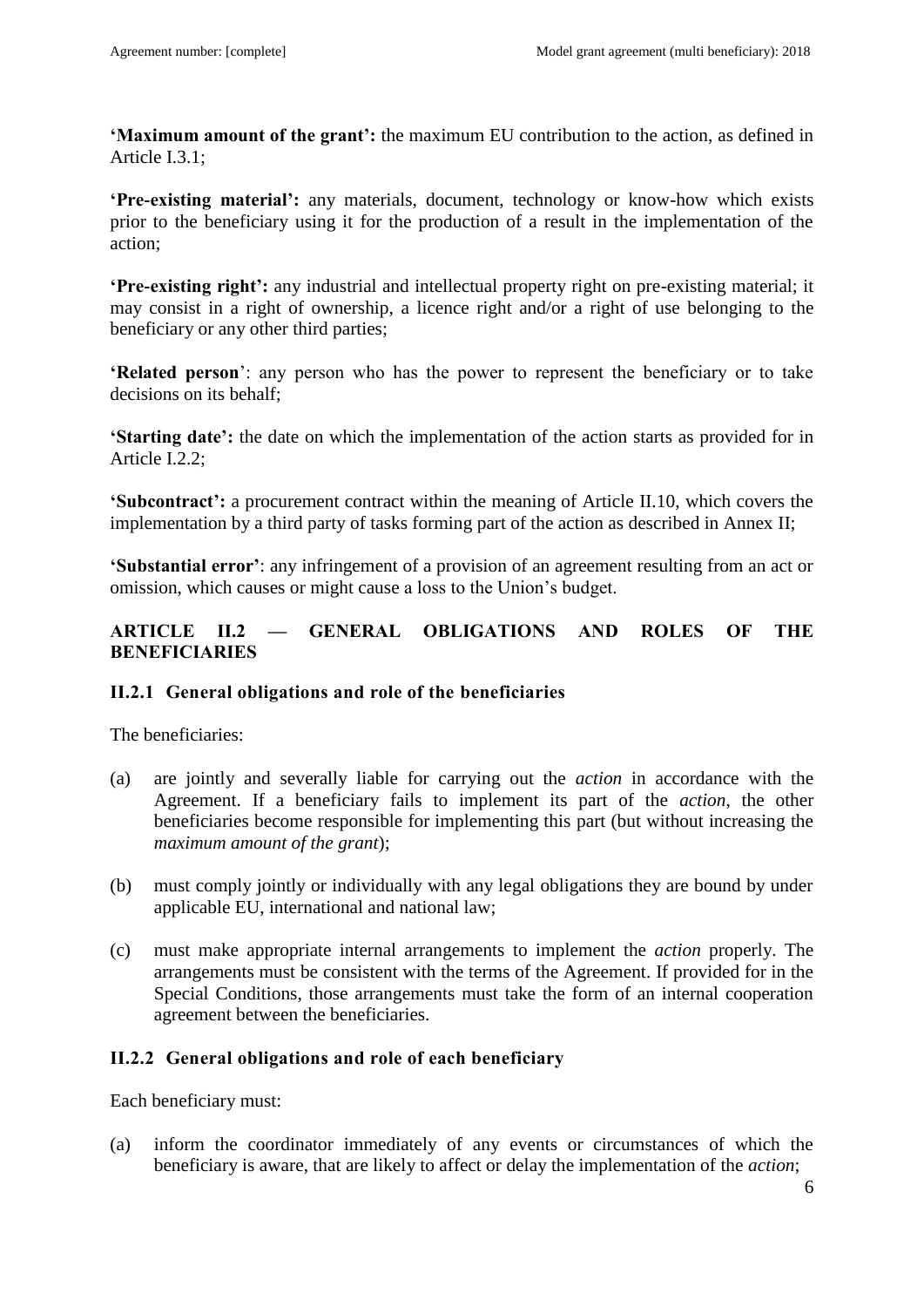- (b) inform the coordinator immediately:
	- (i) of any change in its legal, financial, technical, organisational or ownership situation and of any change in its name, address or legal representative;
	- (ii) of any change in the legal, financial, technical, organisational or ownership situation of its affiliated entities and of any change in their name, address or legal representative;
- (c) submit in due time to the coordinator:
	- (i) the data needed to draw up the reports, financial statements and other documents provided for in the Agreement;
	- (ii) all the necessary documents required for audits, checks or evaluations as provided for in Article II.27*.*
	- (iii) any other information to be provided to the Commission under the Agreement, except if the Agreement requires such information to be submitted directly by the beneficiary.

### <span id="page-6-0"></span>**II.2.3 General obligations and role of the coordinator**

The coordinator:

- (a) must monitor the implementation of the *action* in order to make sure that the *action* is implemented in accordance with the terms of the Agreement;
- (b) is the intermediary for all communications between the beneficiaries and the Commission, except if provided otherwise in the Agreement. In particular, the coordinator:
	- (i) must immediately inform the Commission:

- of any change in the name, address, legal representative of any of the beneficiaries or of their affiliated entities;

- of any change in the legal, financial, technical, organisational or ownership situation of any of the beneficiaries or of their affiliated entities;

- of any events or circumstances of which the coordinator is aware, that are likely to affect or delay the implementation of the *action*.

(ii) is responsible for supplying the Commission with all documents and information required under the Agreement, except if provided otherwise in the Agreement itself. If information is required from the other beneficiaries, the coordinator is responsible for obtaining and verifying this information before passing it on to the Commission;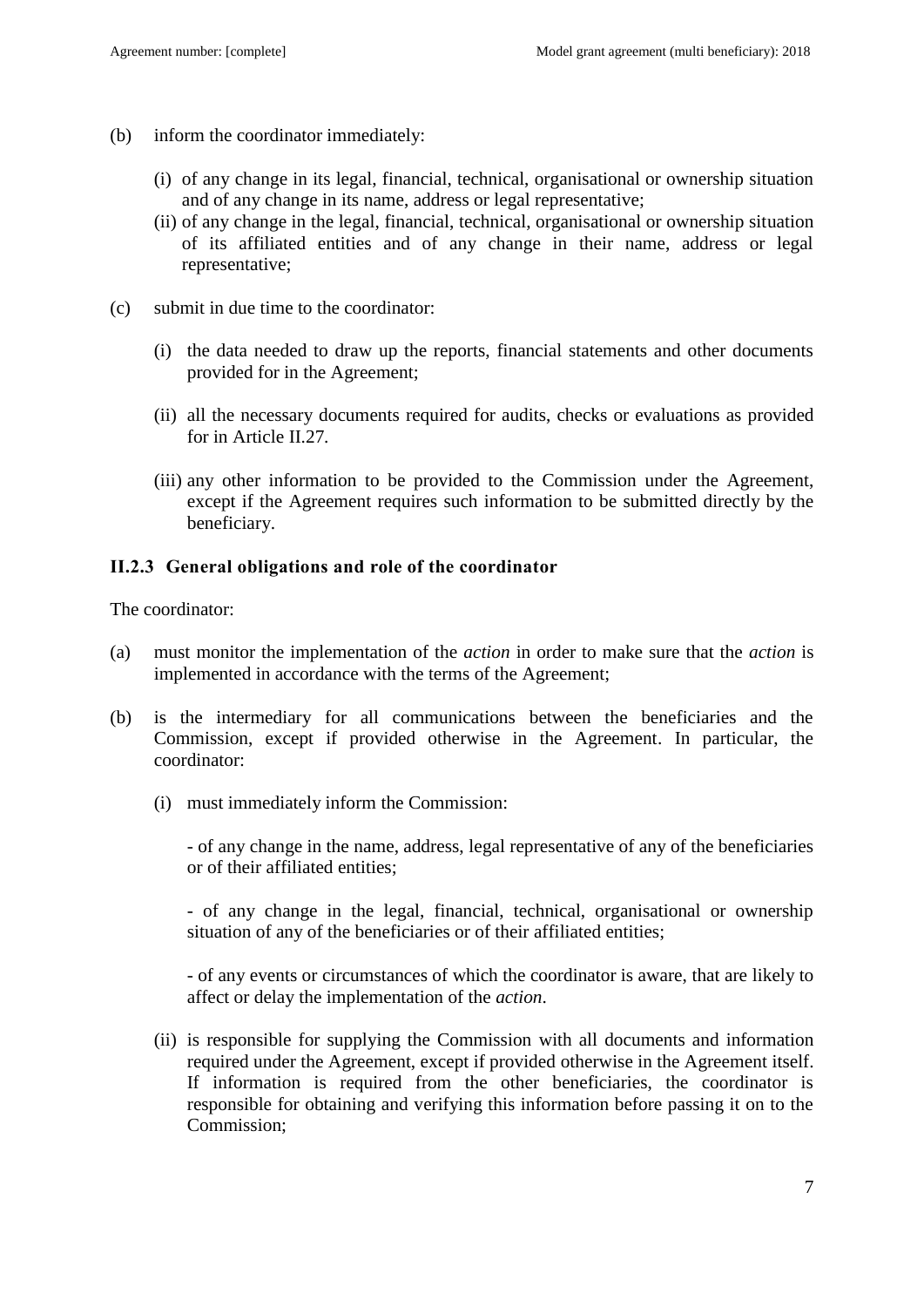- (c) must make the appropriate arrangements for providing any financial guarantees required under the Agreement;
- (d) must draw up the requests for payment in accordance with the Agreement;
- (e) if it is designated as the sole recipient of payments on behalf of all of the beneficiaries, it must ensure that all the appropriate payments are made to the other beneficiaries without unjustified delay;
- (f) is responsible for providing all the necessary documents required for checks and audits initiated before the payment of the balance or documents required for evaluation as provided for in Article II.27*.*

The coordinator may not subcontract any part of its tasks to the other beneficiaries or to any other party.

## <span id="page-7-0"></span>**ARTICLE II.3 — COMMUNICATION BETWEEN THE PARTIES**

### <span id="page-7-1"></span>**II.3.1 Form and means of communication**

Any communication relating to the Agreement or to its implementation must:

- (a) be made in writing (in paper or electronic form);
- (b) bear the number of the Agreement; and
- (c) be made using the communication details identified in Article I.6.

If a party requests written confirmation of an electronic communication within a reasonable time, the sender must provide an original signed paper version of the communication as soon as possible.

## <span id="page-7-2"></span>**II.3.2 Date of communications**

Any communication is considered to have been made when the receiving party receives it, unless the Agreement states that communication is considered to have been made on the date when the communication was sent.

Email is considered to have been received by the receiving party on the day of dispatch of that email, provided that it is sent to the email address indicated in Article I.6. The sending party must be able to prove the date of dispatch. If the sending party receives a non-delivery report, it must make every effort to ensure that the other party actually receives the communication by email or mail. In such a case, the sending party is not held in breach of its obligation to send such communication within a specified deadline.

Mail sent to the Commission using the postal or courier services is considered to have been received by the Commission on the date on which it is registered by the department identified in Article I.6.2.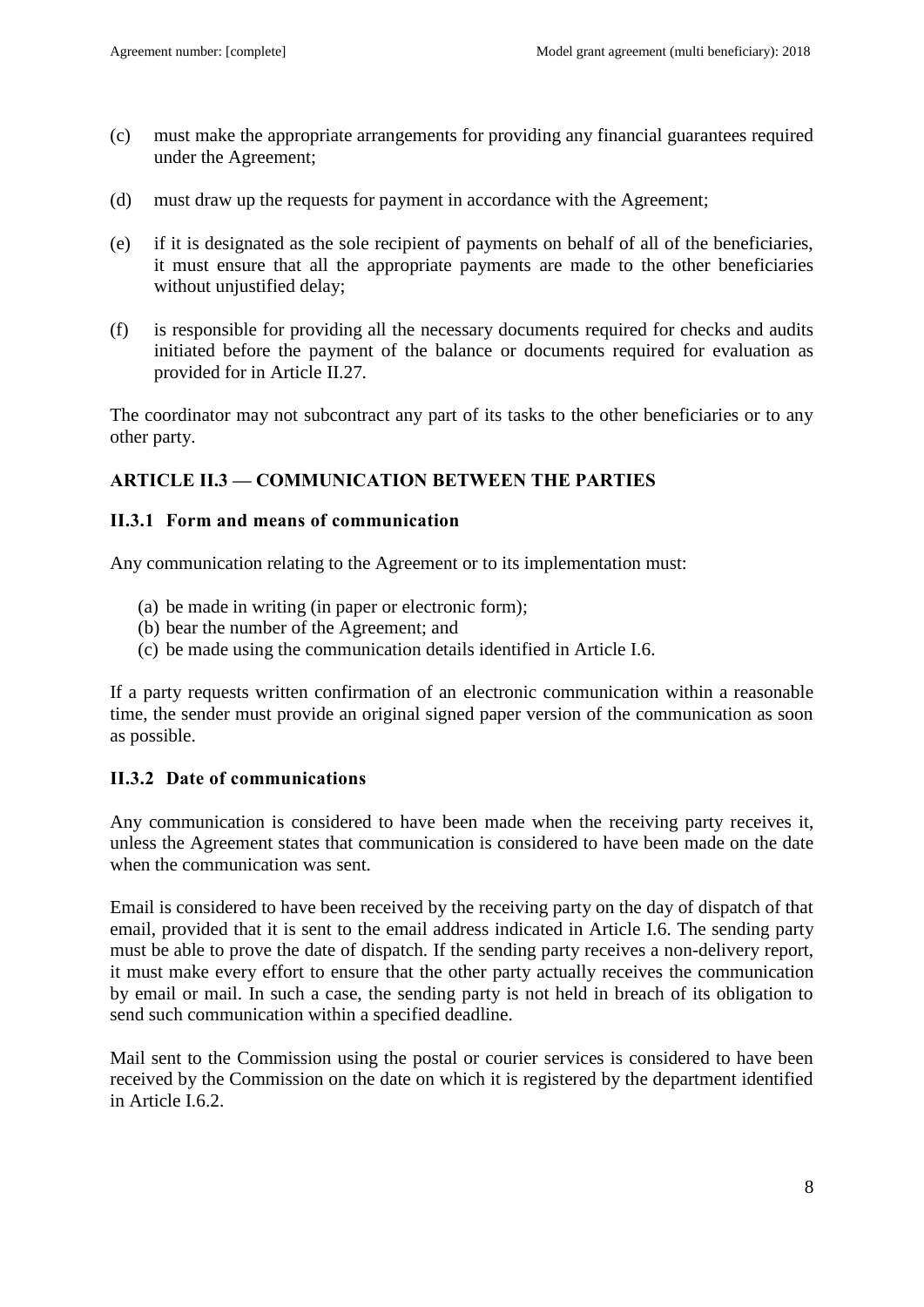*Formal notifications* are considered to have been received by the receiving party on the date of receipt indicated in the proof received by the sending party that the message was delivered to the specified recipient.

## <span id="page-8-0"></span>**ARTICLE II.4 — LIABILITY FOR DAMAGES**

- **II.4.1** The Commission may not be held liable for any damage caused or sustained by any of the beneficiaries, including any damage caused to third parties as a consequence of or during the implementation of the *action*.
- **II.4.2** Except in cases of *force majeure*, the beneficiaries must compensate the Commission for any damage it sustains as a result of the implementation of the *action* or because the *action* was not implemented in full compliance with the Agreement.

## <span id="page-8-1"></span>**ARTICLE II.5 — CONFLICT OF INTERESTS**

- **II.5.1** The beneficiaries must take all necessary measures to prevent any situation of *conflict of interests.*
- **II.5.2** The beneficiaries must inform the Commission without delay of any situation constituting or likely to lead to a *conflict of interests*. They must take immediately all the necessary steps to rectify this situation.

The Commission may verify that the measures taken are appropriate and may require additional measures to be taken by a specified deadline.

## <span id="page-8-2"></span>**ARTICLE II.6 — CONFIDENTIALITY**

- **II.6.1** During implementation of the *action* and for five years after the payment of the balance, the parties must treat with confidentiality any *confidential information and documents.*
- **II.6.2** The parties may only use *confidential information and documents* for a reason other than to fulfil their obligations under the Agreement if they have first obtained the prior written agreement of the other party.
- **II.6.3** The confidentiality obligations do not apply if:
	- (a) the disclosing party agrees to release the other party from those obligations;
	- (b) the *confidential information or documents* become public through other means than a breach of the confidentiality obligations;
	- (c) the disclosure of the *confidential information or documents* is required by law.

## <span id="page-8-3"></span>**ARTICLE II.7 — PROCESSING OF PERSONAL DATA**

## <span id="page-8-4"></span>**II.7.1 Processing of personal data by the Commission**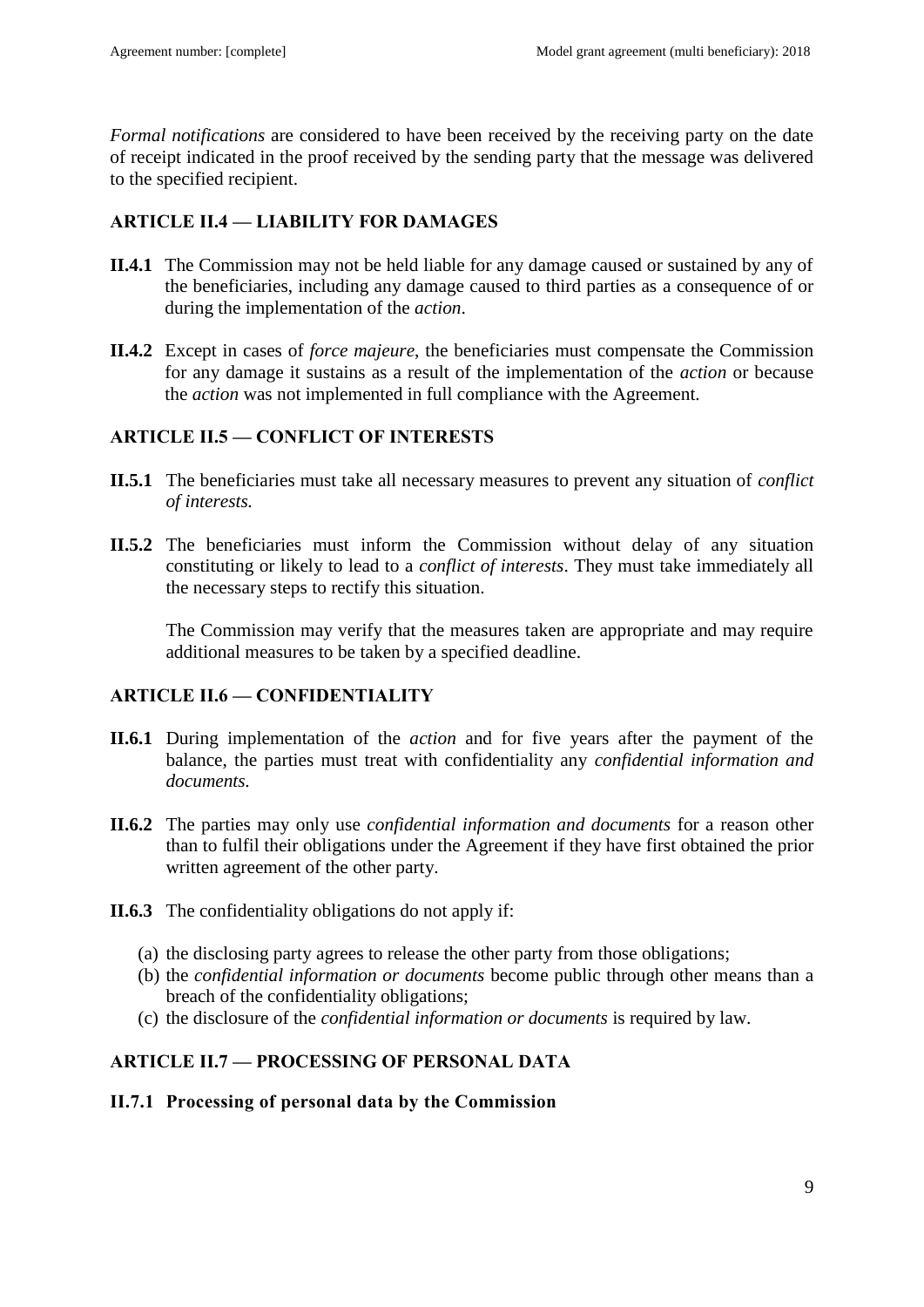$\overline{a}$ 

Any personal data included in the Agreement must be processed by the Commission in accordance with Regulation (EC) No 45/2001 and Regulation (EU) 2016/679 as from its entry into force on May 2018.<sup>1</sup>

Such data must be processed by the data controller identified in Article I.6.1 solely for implementing, managing and monitoring the Agreement or to protect the financial interests of the EU, including checks, audits and investigations in accordance with Article II.27.

The beneficiaries have the right to access and correct their own personal data. For this purpose, they must send any queries about the processing of their personal data to the data controller identified in Article I.6.1.

The beneficiaries may have recourse at any time to the European Data Protection Supervisor.

### <span id="page-9-0"></span>**II.7.2 Processing of personal data by the beneficiaries**

The beneficiaries must process personal data under the Agreement in compliance with applicable EU and national law on data protection (including authorisations or notification requirements).

The beneficiaries may grant their personnel access only to data that is strictly necessary for implementing, managing and monitoring the Agreement.

The beneficiaries must adopt appropriate technical and organisational security measures having regard to the risks inherent in the processing and to the nature of the personal data concerned. This is in order to:

- (a) prevent any unauthorised person from gaining access to computer systems processing personal data, and especially:
	- (i) unauthorised reading, copying, alteration or removal of storage media;
	- (ii) unauthorised data input as well as any unauthorised disclosure, alteration or erasure of stored personal data;
	- (iii) unauthorised use of data processing systems by means of data transmission facilities;
- (b) ensure that authorised users of a data processing system can access only the personal data to which their access right refers;
- (c) record which personal data have been communicated, when and to whom;
- (d) ensure that personal data processed on behalf of third parties can be processed only in the manner prescribed by the Commission;

<sup>&</sup>lt;sup>1</sup> Regulation (EC) No 45/2001 of the European Parliament and of the Council of 18 December 2000 on the protection of individuals with regard to the processing of personal data by the Community institutions and bodies and on the free movement of such data, Regulation (EU) 2016/679 of the European Parliament and of the Council of 27 April 2016 on the protection of natural persons with regard to the processing of personal data and on the free movement of such data, and repealing Directive 95/46/EC.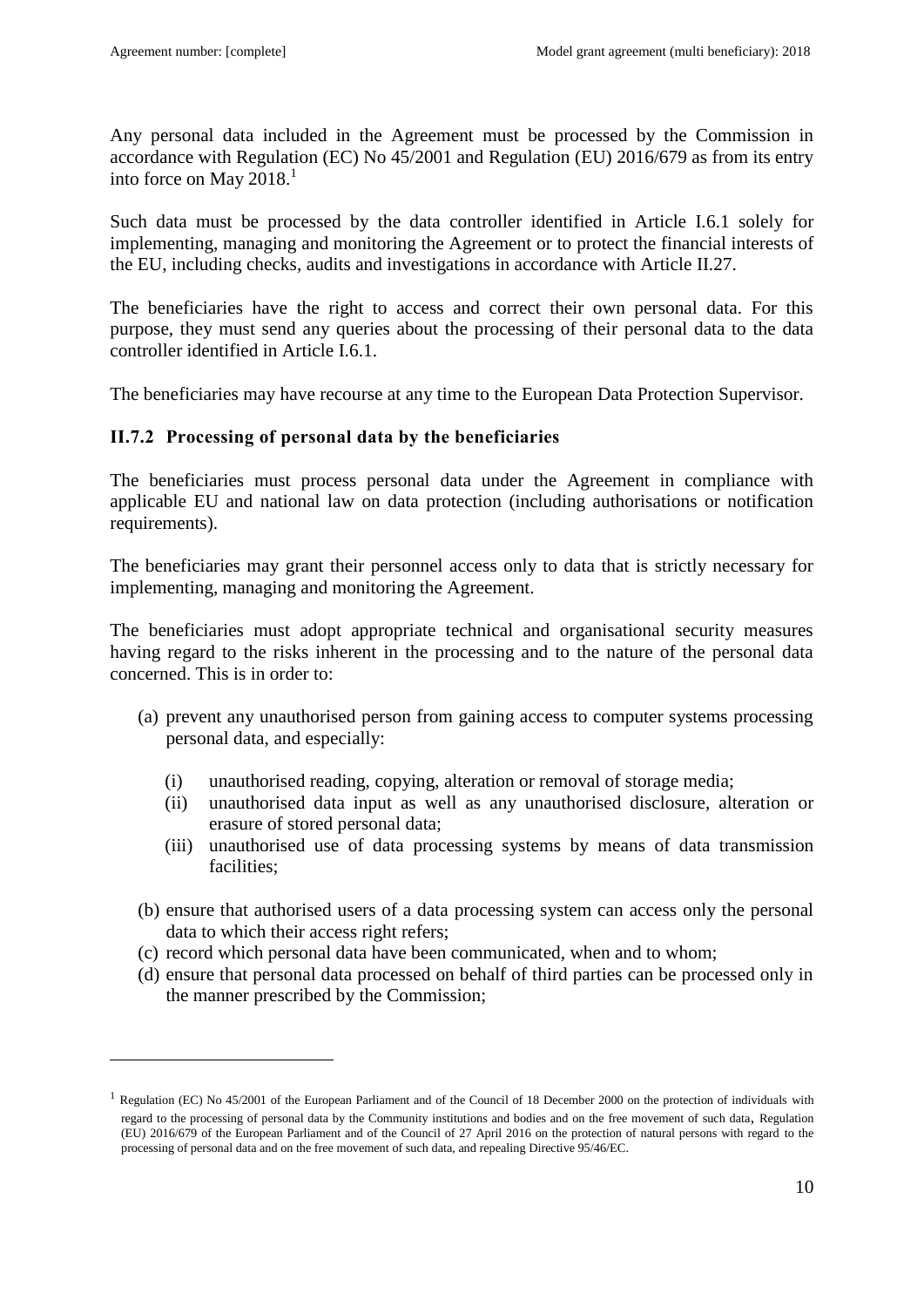- (e) ensure that, during communication of personal data and transport of storage media, the data cannot be read, copied or erased without authorisation;
- (f) design their organisational structure in such a way that it meets data protection requirements.

## <span id="page-10-0"></span>**ARTICLE II.8 — VISIBILITY OF UNION FUNDING**

### <span id="page-10-1"></span>**II.8.1 Information on Union funding and use of the European Union emblem**

Unless the Commission requests or agrees otherwise, any communication or publication made by the beneficiaries jointly or individually that relates to the *action*, including at conferences, seminars or in any information or promotional materials (such as brochures, leaflets, posters, presentations, in electronic form, etc.), must:

- (a) indicate that the *action* has received funding from the Union; and
- (b) display the European Union emblem.

When displayed in association with another logo, the European Union emblem must have appropriate prominence.

The obligation to display the European Union emblem does not confer on the beneficiaries a right of exclusive use. The beneficiaries may not appropriate the European Union emblem or any similar trademark or logo, either by registration or by any other means.

For the purposes of the first, second and third subparagraphs and under the conditions specified therein, the beneficiaries may use the European Union emblem without first obtaining permission from the Commission.

### <span id="page-10-2"></span>**II.8.2 Disclaimers excluding Commission responsibility**

Any communication or publication that relates to the *action*, made by the beneficiaries jointly or individually in any form and using any means, must indicate:

- (a) that it reflects only the author's view; and
- (b) that the Commission is not responsible for any use that may be made of the information it contains.

### <span id="page-10-3"></span>**ARTICLE II.9 — PRE-EXISTING RIGHTS AND OWNERSHIP AND USE OF THE RESULTS (INCLUDING INTELLECTUAL AND INDUSTRIAL PROPERTY RIGHTS)**

### <span id="page-10-4"></span>**II.9.1 Ownership of the results by the beneficiaries**

The beneficiaries retain ownership of the results of the *action*, including industrial and intellectual property rights, and of the reports and other documents relating to it, unless stipulated otherwise in the Agreement.

### <span id="page-10-5"></span>**II.9.2 Pre-existing rights**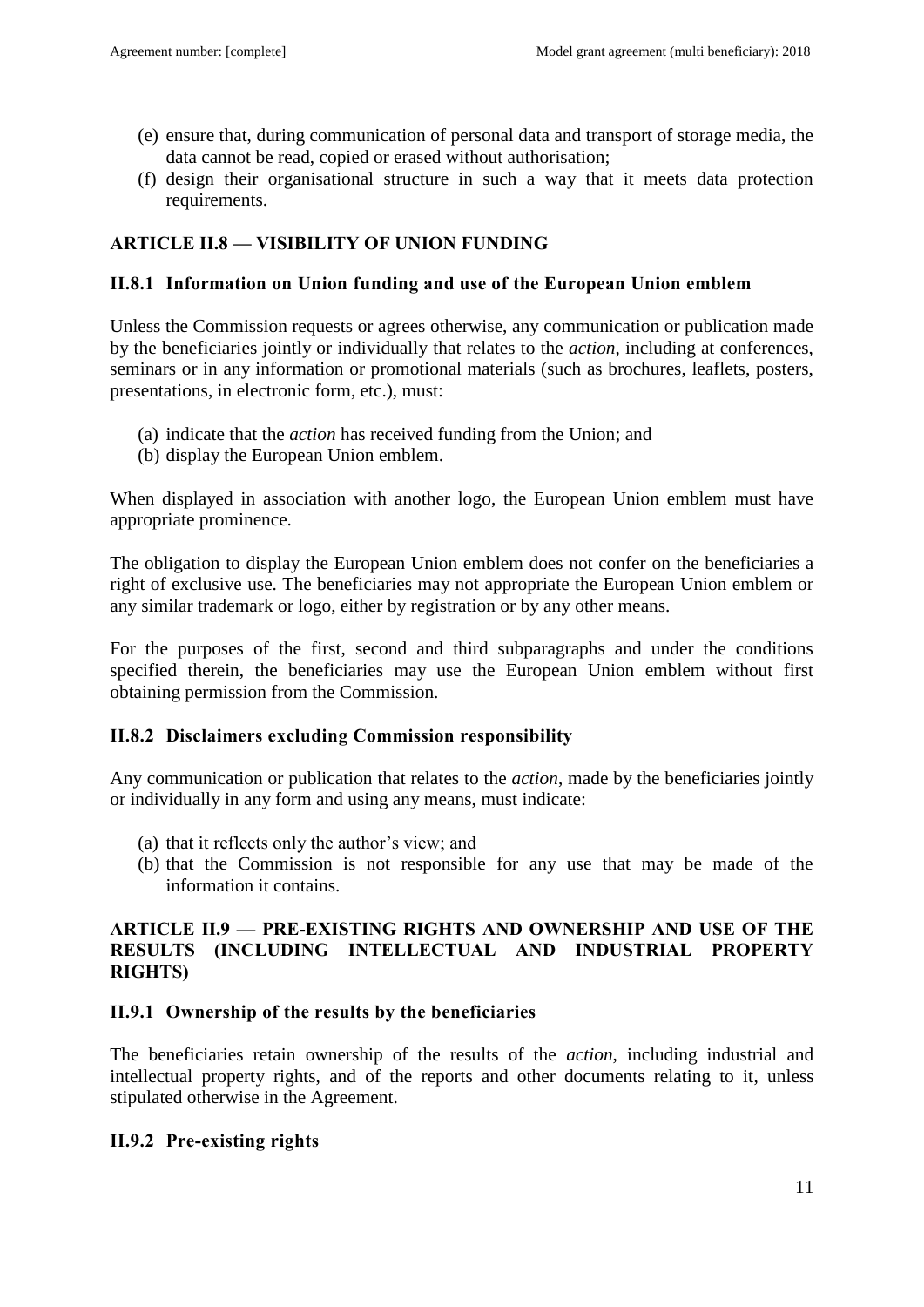If the Commission sends the beneficiaries a written request specifying which of the results it intends to use, the beneficiaries must:

- (a) establish a list specifying all *pre-existing rights* included in those results; and
- (b) provide this list to the Commission at the latest with the request for payment of the balance.

The beneficiaries must ensure that they or their affiliated entities have all the rights to use any *pre-existing rights* during the implementation of the Agreement.

## <span id="page-11-0"></span>**II.9.3 Rights of use of the results and of pre-existing rights by the Union**

The beneficiaries grant the Union the following rights to use the results of the *action*:

- (a) for its own purposes and in particular to make available to persons working for the Commission, other Union institutions, agencies and bodies and to Member States' institutions, as well as to copy and reproduce in whole or in part and in an unlimited number of copies;
- (b) reproduction: the right to authorise direct or indirect, temporary or permanent reproduction of the results by any means (mechanical, digital or other) and in any form, in whole or in part;
- (c) communication to the public: the right to authorise any display performance or communication to the public, by wire or wireless means, including making the results available to the public in such a way that members of the public may access them from a place and at a time individually chosen by them; this right also includes communication and broadcasting by cable or by satellite;
- (d) distribution: the right to authorise any form of distribution of results or copies of the results to the public;
- (e) adaptation: the right to modify the results;
- (f) translation;
- (g) the right to store and archive the results in line with the document management rules applicable to the Commission, including digitisation or converting the format for preservation or new use purposes;
- (h) where the results are documents, the right to authorise the reuse of the documents in conformity with Commission Decision 2011/833/EU of 12 December 2011 on the reuse of Commission documents if that Decision is applicable and if the documents fall within its scope and are not excluded by any of its provisions. For the sake of this provision, the terms 'reuse' and 'document' have the meanings given to them by Decision 2011/833/EU.

The above rights of use may be further specified in the Special Conditions.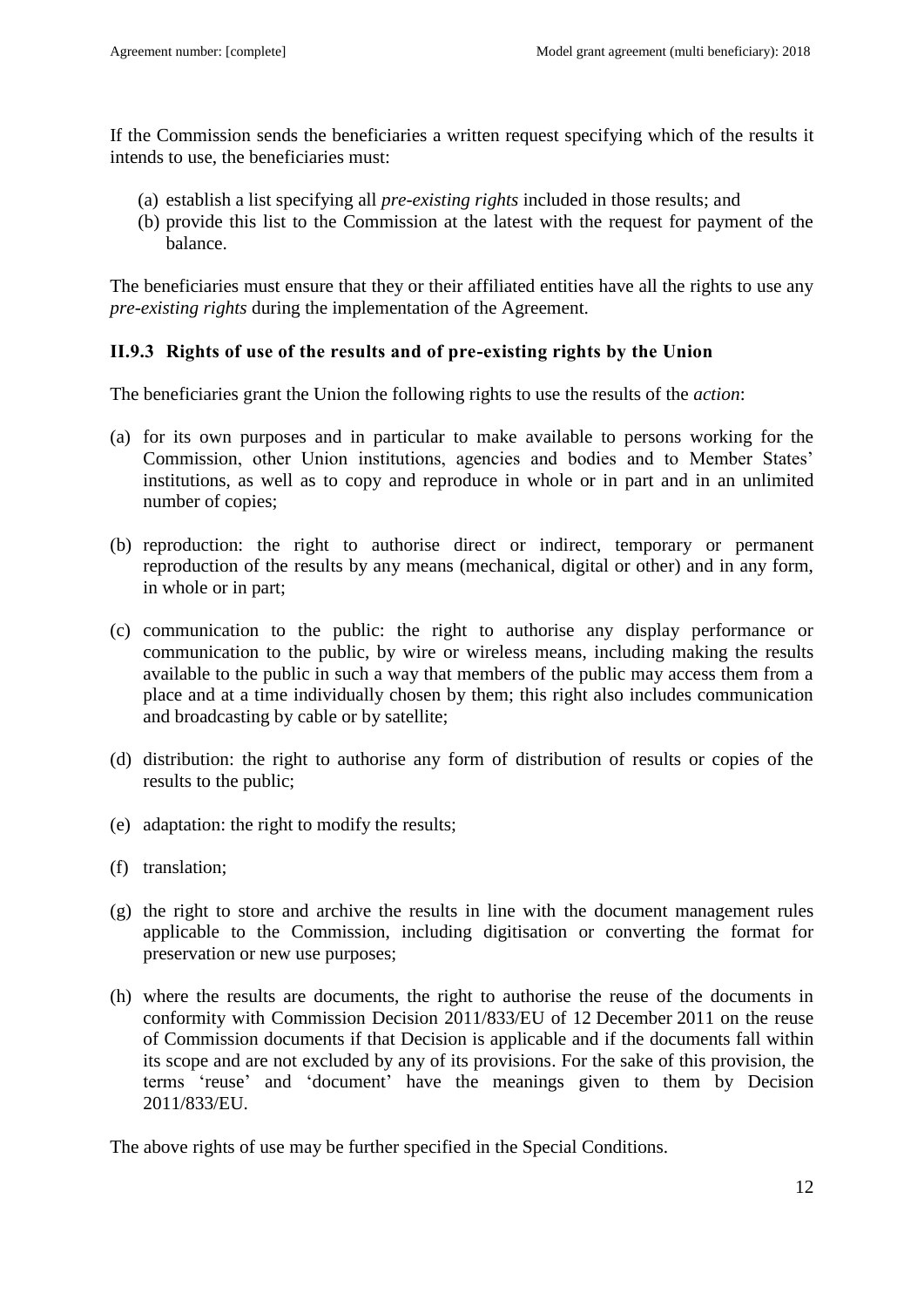$\overline{a}$ 

Additional rights of use for the Union may be provided for in the Special Conditions.

The beneficiaries must ensure that the Union has the right to use any *pre-existing rights* included in the results of the *action*. The *pre-existing rights* must be used for the same purposes and under the same conditions as applicable to the rights of use of the results of the *action,* unless specified otherwise in the Special Conditions.

Information about the copyright owner must be inserted in cases where the result is divulged by the Union. The copyright information must read:  $\degree$   $\degree$   $\degree$   $\degree$   $\degree$   $\degree$   $\degree$  annes of the copyright owner. All rights reserved. Licenced to the European Union under conditions.'.

If the beneficiaries grant rights of use to the Commission, this does not affect its confidentiality obligations under Article II.6 or the beneficiaries' obligation under Article II.2.1.

## <span id="page-12-0"></span>**ARTICLE II.10 — AWARD OF CONTRACTS NECESSARY FOR THE IMPLEMENTATION OF THE ACTION**

**II.10.1** If the implementation of the *action* requires the beneficiaries to procure goods, works or services, they must award the contract to the tender offering best value for money or, as appropriate, to the tender offering the lowest price. In doing so, they must avoid any *conflict of interests*.

The beneficiaries must ensure that the Commission, the European Court of Auditors and the European Anti-Fraud Office (OLAF) can exercise their rights under Article II.27 also towards the beneficiaries' contractors.

**II.10.2** Beneficiaries that are 'contracting authorities' within the meaning of Directive  $2014/24/EU<sup>2</sup>$  or 'contracting entities' within the meaning of Directive  $2014/25/EU<sup>3</sup>$ must comply with the applicable national public procurement rules.

The beneficiaries must ensure that the conditions applicable to them under Articles II.4, II.5, II.6 and II.9 are also applicable to the contractors.

**II.10.3** The beneficiaries remain solely responsible for carrying out the *action* and for compliance with the Agreement.

<sup>&</sup>lt;sup>2</sup> Directive 2014/24/EU of the European Parliament and of the Council of 26 February 2014 on public procurement and repealing Directive 2004/18/EC

<sup>3</sup> Directive 2014/25/EU of the European Parliament and of the Council of 26 February 2014 on procurement by entities operating in the water, energy, transport and postal services sectors and repealing Directive 2004/17/EC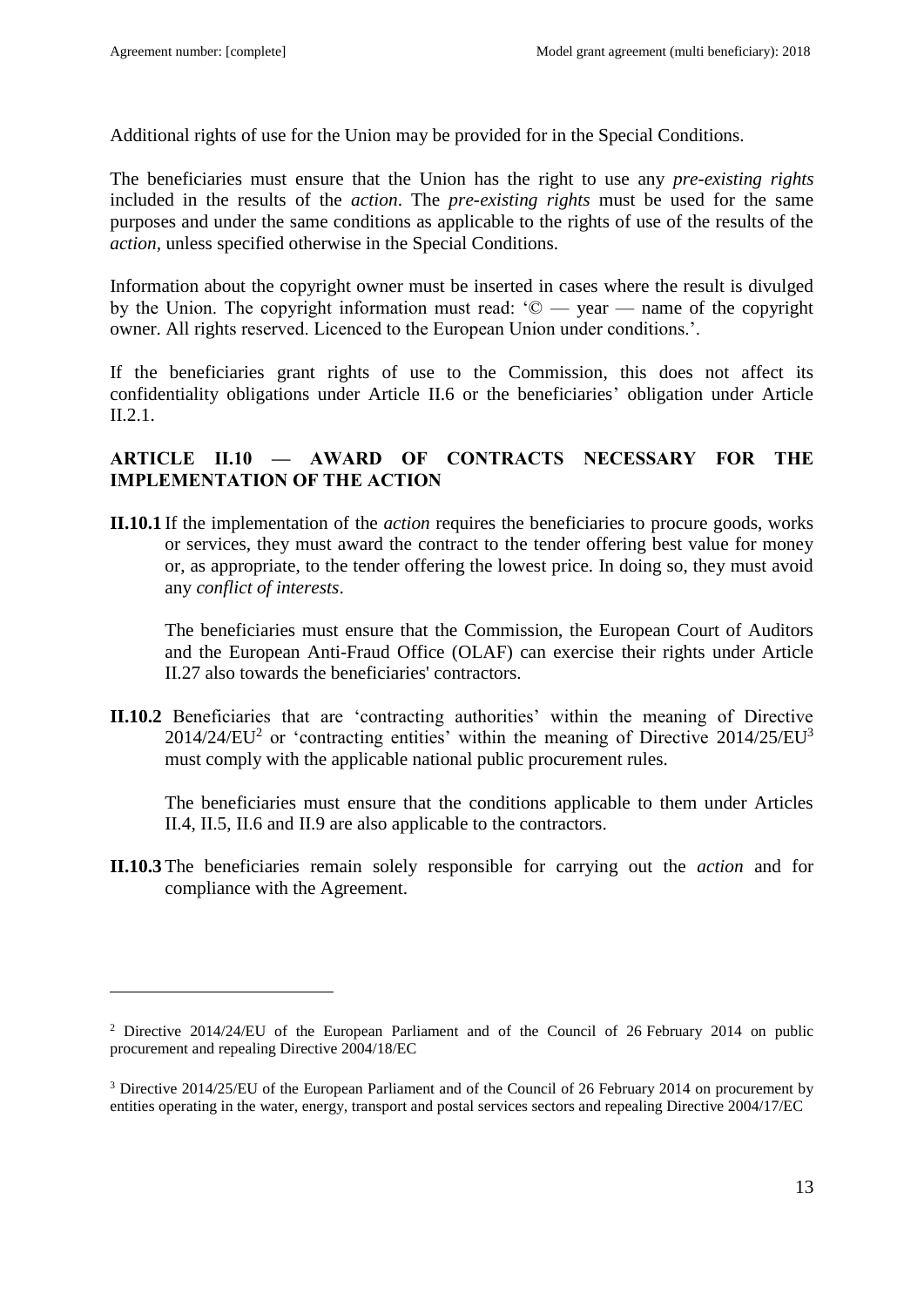**II.10.4**. If the beneficiaries breach their obligations under Article II.10.1 the costs related to the contract concerned are considered ineligible in accordance with Article II.19.2 (c), (d) and (e).

If the beneficiaries breach their obligations under Article II.10.2 the grant may be reduced in accordance with Article II.25.4.

### <span id="page-13-0"></span>**ARTICLE II.11 — SUBCONTRACTING OF TASKS FORMING PART OF THE ACTION**

- **II.11.1** Beneficiaries may subcontract tasks forming part of the *action*. If they do so, they must ensure that, in addition to the conditions specified in Article II.10, the following conditions are also complied with:
	- (a) subcontracting does not cover core tasks of the *action*;
	- (b) recourse to subcontracting is justified because of the nature of the *action* and what is necessary for its implementation;
	- (c) the estimated costs of the subcontracting are clearly identifiable in the estimated budget set out in Annex II;
	- (d) any recourse to subcontracting, if not provided for in Annex II, is communicated by the coordinator and approved by the Commission. The Commission may grant approval:
		- (i) before any recourse to subcontracting, if the beneficiaries request an amendment as provided for in Article II.13; or
		- (ii) after recourse to subcontracting if the subcontracting:

- is specifically justified in the interim or final technical report referred to in Articles I.4.3 and I.4.4; and

- does not entail changes to the Agreement which would call into question the decision awarding the grant or be contrary to the equal treatment of applicants;

- (e) the beneficiaries ensure that the conditions applicable to them under Article II.8 are also applicable to the subcontractors.
- **II.11.2** If the beneficiaries breach their obligations under Article II.11.1 (a), (b), (c) or (d), the costs related to the contract concerned are considered ineligible in accordance with Article II.19.2 (f).

If the beneficiaries breach their obligation under Article II.11.1 (e) the grant may be reduced in accordance with Article II.25.4.

### <span id="page-13-1"></span>**ARTICLE II.12 — FINANCIAL SUPPORT TO THIRD PARTIES**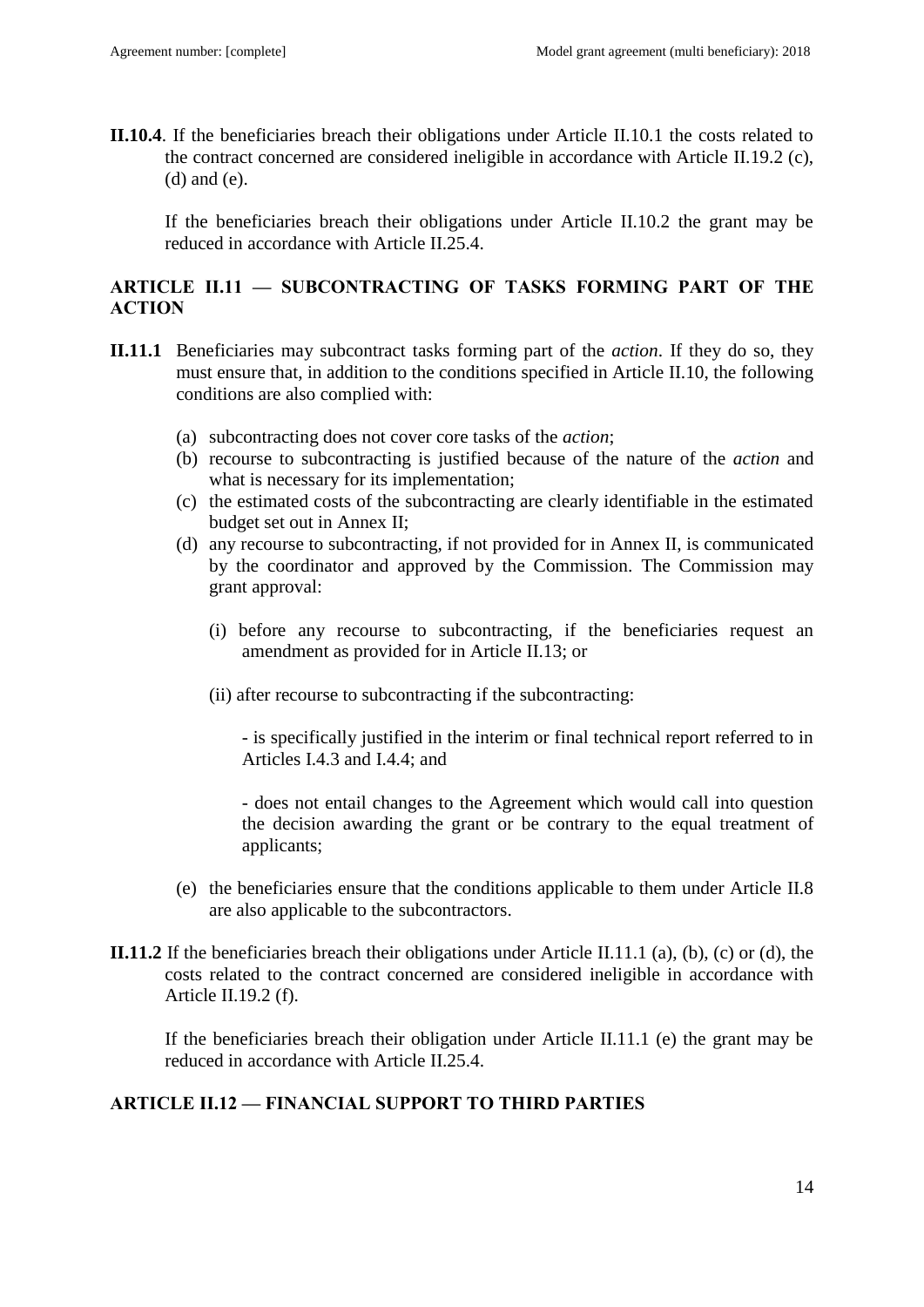- **II.12.1** If, while implementing the *action*, the beneficiaries have to give financial support to third parties, the beneficiaries must give such financial support in accordance with the conditions specified in Annex II. Under those conditions, the following information must be stated at least:
	- (a) the maximum amount of financial support. This amount may not exceed EUR 60000 for each third party except if the financial support is the primary aim of the *action* as specified in Annex II;
	- (b) the criteria for determining the exact amount of the financial support;
	- (c) the different types of activity that may receive financial support, on the basis of a fixed list;
	- (d) the persons or categories of persons which may receive financial support;
	- (e) the criteria for giving the financial support.
- **II.12.2** As an exception to Article II.12.1, if the financial support takes the form of a prize, the beneficiaries must give such financial support in accordance with the conditions specified in Annex II. Under those conditions, the following information must at least be stated:
	- (a) the conditions for participation;
	- (b) the award criteria;
	- (c) the amount of the prize;
	- (d) the payment arrangements.
- **II.12.3** The beneficiaries must ensure that the conditions applicable to them under Articles II.4, II.5, II.6, II.8, II.9 and II.27 are also applicable to the third parties receiving financial support.

## <span id="page-14-0"></span>**ARTICLE II.13 — AMENDMENTS TO THE AGREEMENT**

- **II.13.1** Any amendment to the Agreement must be made in writing.
- **II.13.2** An amendment may not have the purpose or the effect of making changes to the Agreement which would call into question the decision awarding the grant or be contrary to the equal treatment of applicants.
- **II.13.3** Any request for amendment must:
	- (a) be duly justified;
	- (b) be accompanied by appropriate supporting documents; and
	- (c) be sent to the other party in due time before it is due to take effect, and in any case one month before the end of the *implementation period*.

Point (c) does not apply in cases duly substantiated by the party requesting the amendment if the other party agrees.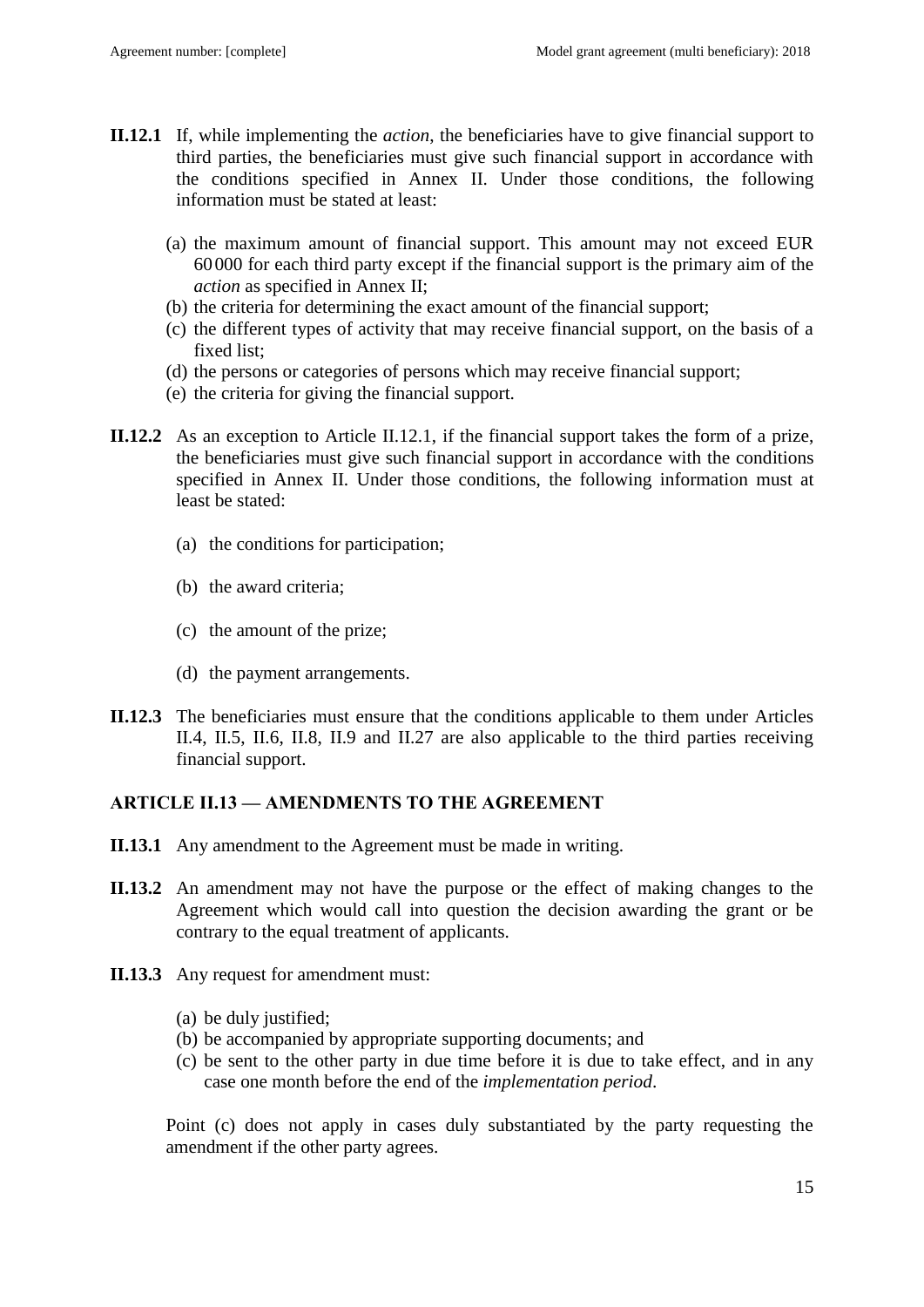- **II.13.4** A request for amendment on behalf of the beneficiaries must be submitted by the coordinator. If a change of coordinator is requested without its agreement, the request must be submitted by all other beneficiaries and must be accompanied by the opinion of the coordinator or proof that this opinion has been requested in writing.
- **II.13.5** Amendments enter into force on the date on which the last party signs or on the date of approval of the request for amendment.

Amendments take effect on a date agreed by the parties or, in the absence of such an agreed date, on the date on which the amendment enters into force.

## <span id="page-15-0"></span>**ARTICLE II.14 — ASSIGNMENT OF CLAIMS FOR PAYMENTS TO THIRD PARTIES**

**II.14.1** The beneficiaries may not assign any of their claims for payment against the Commission to any third party, except if approved by the Commission on the basis of a reasoned, written request by the coordinator made on behalf of the beneficiaries.

If the Commission does not accept the assignment or the terms of it are not complied with, the assignment has no effect on it.

**II.14.2** In no circumstances may an assignment release the beneficiaries from their obligations towards the Commission.

## <span id="page-15-1"></span>**ARTICLE II.15 — FORCE MAJEURE**

- **II.15.1** A party faced with *force majeure* must send a *formal notification* to the other party without delay, stating the nature of the situation or of the event, its likely duration and foreseeable effects.
- **II.15.2** The parties must take the necessary measures to limit any damage due to *force majeure*. They must do their best to resume the implementation of the *action* as soon as possible.
- **II.15.3** The party faced with *force majeure* may not be considered in breach of its obligations under the Agreement if it has been prevented from fulfilling them by *force majeure*.

### <span id="page-15-2"></span>**ARTICLE II.16 — SUSPENSION OF THE IMPLEMENTATION OF THE ACTION**

### <span id="page-15-3"></span>**II.16.1Suspension of implementation by the beneficiaries**

The coordinator, on behalf of the beneficiaries, may suspend the implementation of the *action* or any part of it, if exceptional circumstances make such implementation impossible or excessively difficult, in particular in the event of *force majeure*.

The coordinator must immediately inform the Commission, stating: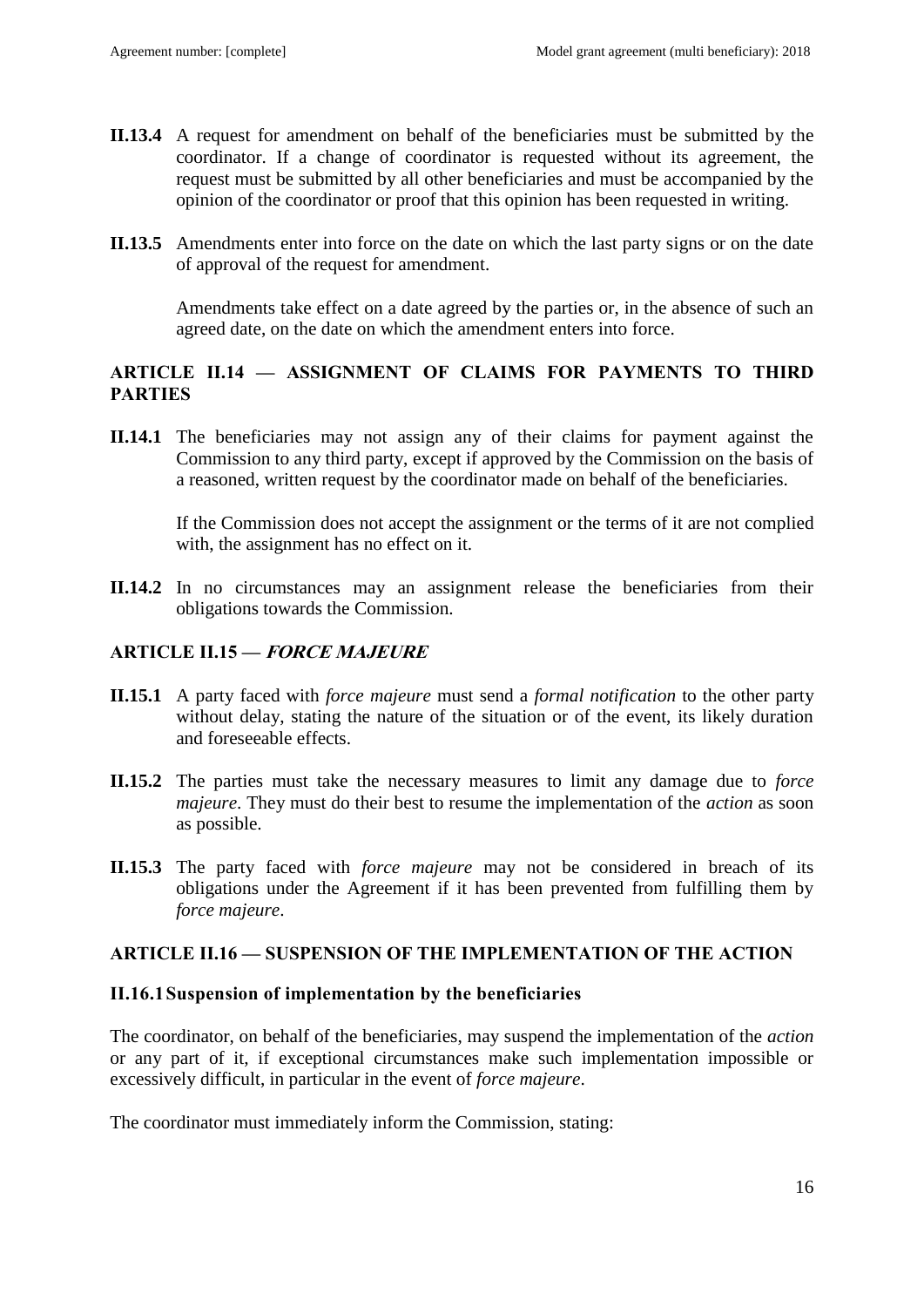- (a) the reasons for suspension, including details about the date or period when the exceptional circumstances occurred; and
- (b) the expected date of resumption.

Once the circumstances allow the beneficiaries to resume implementing the *action*, the coordinator must inform the Commission immediately and present a request for amendment of the Agreement as provided for in Article II.16.3. This obligation does not apply if the Agreement or the participation of a beneficiary is terminated in accordance with Articles II.17.1, II.17.2 or points (c) or (d) of Article II.17.3.1.

## <span id="page-16-0"></span>**II.16.2Suspension of implementation by the Commission**

### **II.16.2.1 Grounds for suspension**

The Commission may suspend the implementation of the *action* or any part thereof:

- (a) if the Commission has evidence that a beneficiary has committed *substantial errors*, *irregularities* or *fraud* in the award procedure or while implementing the Agreement or if a beneficiary fails to comply with its obligations under the Agreement;
- (b) if the Commission has evidence that a beneficiary has committed systemic or recurrent errors, *irregularities, fraud* or serious breach of obligations in other grants funded by the Union or the European Atomic Energy Community ('Euratom') awarded to the beneficiary under similar conditions and the errors, *irregularities, fraud* or breach have a material impact on this grant; or
- (c) if the Commission suspects *substantial errors, irregularities, fraud* or breach of obligations committed by a beneficiary in the award procedure or while implementing the Agreement and needs to verify whether they have actually occurred.

### **II.16.2.2 Procedure for suspension**

**Step 1** — Before suspending implementation of the *action*, the Commission must send a *formal notification* to the coordinator:

- (a) informing it of:
	- (i) its intention to suspend the implementation;
	- (ii) the reasons for suspension;
	- (iii) the necessary conditions for resuming the implementation in the cases referred to in points (a) and (b) of Article II.16.2.1; and
- (b) inviting it to submit observations within 30 calendar days of receiving the formal notification.

**Step 2** — If the Commission does not receive observations or decides to pursue the procedure despite the observations it has received, it must send a *formal notification* to the coordinator informing it of:

- (a) the suspension of the implementation;
- (b) the reasons for suspension; and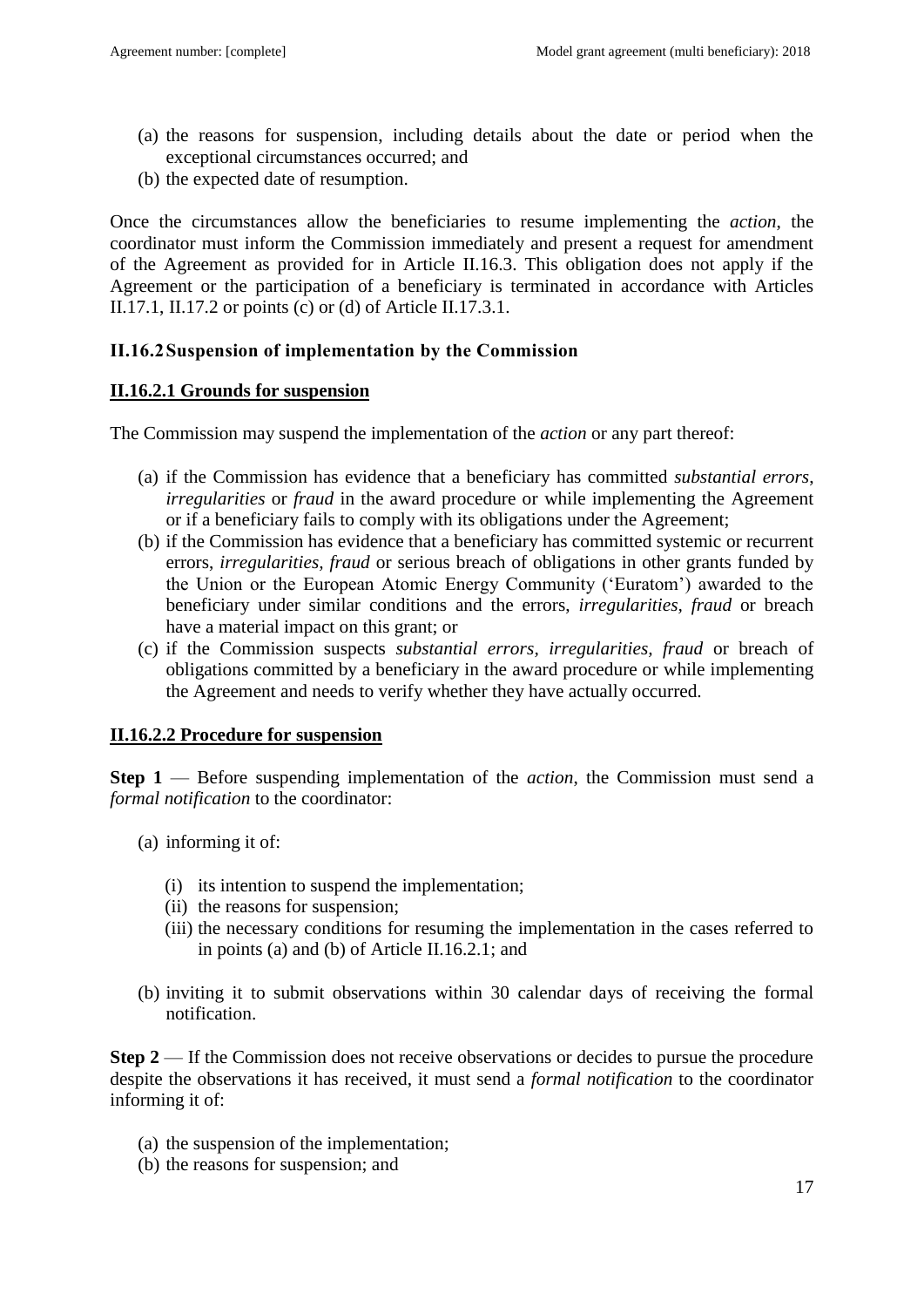- (c) the final conditions for resuming the implementation in the cases referred to in points (a) and (b) of Article II.16.2.1,; or
- (d) the indicative date of completion of the necessary verification in the case referred to in point (c) of Article II.16.2.1,.

The coordinator must immediately inform the other beneficiaries of the suspension. The suspension takes effect five calendar days after the *formal notification* is received by the coordinator or on a later date specified in the *formal notification*.

Otherwise, the Commission must send a *formal notification* to the coordinator informing it that it is not continuing the suspension procedure.

### **II.16.2.3 Resuming implementation**

In order to resume the implementation, the beneficiaries must meet the notified conditions as soon as possible and must inform the Commission of any progress made.

If the conditions for resuming the implementation are met or the necessary verifications are carried out, the Commission must send a *formal notification* to the coordinator:

- (a) informing it that the conditions for lifting the suspension are met; and
- (b) requiring it to present a request for amendment of the Agreement as provided for in Article II.16.3. This obligation does not apply if the Agreement or the participation of a beneficiary is terminated in accordance with Articles II.17.1, II.17.2 or points (c), (g) or (h) of Article II.17.3.1.

## <span id="page-17-0"></span>**II.16.3 Effects of the suspension**

If the implementation of the *action* can be resumed and the Agreement has not been terminated, an amendment to the Agreement must be made in accordance with Article II.13 in order to:

- (a) set the date on which the *action* is to be resumed;
- (b) extend the duration of the *action*; and
- (c) make other changes necessary to adapt the *action* to the new situation.

The suspension is lifted with effect from the resumption date set out in the amendment. This date may be before the date on which the amendment enters into force.

Costs incurred during the period of suspension that relate to the implementation of the suspended *action* or the suspended part of it may not be reimbursed or covered by the grant.

Suspending implementation of the *action* does not affect the Commission's right to terminate the Agreement or to terminate the participation of a beneficiary in accordance with Article II.17.3, reduce the grant or recover amounts unduly paid in accordance with Articles II.25.4 and II.26.

Neither party may claim damages due to suspension by the other party.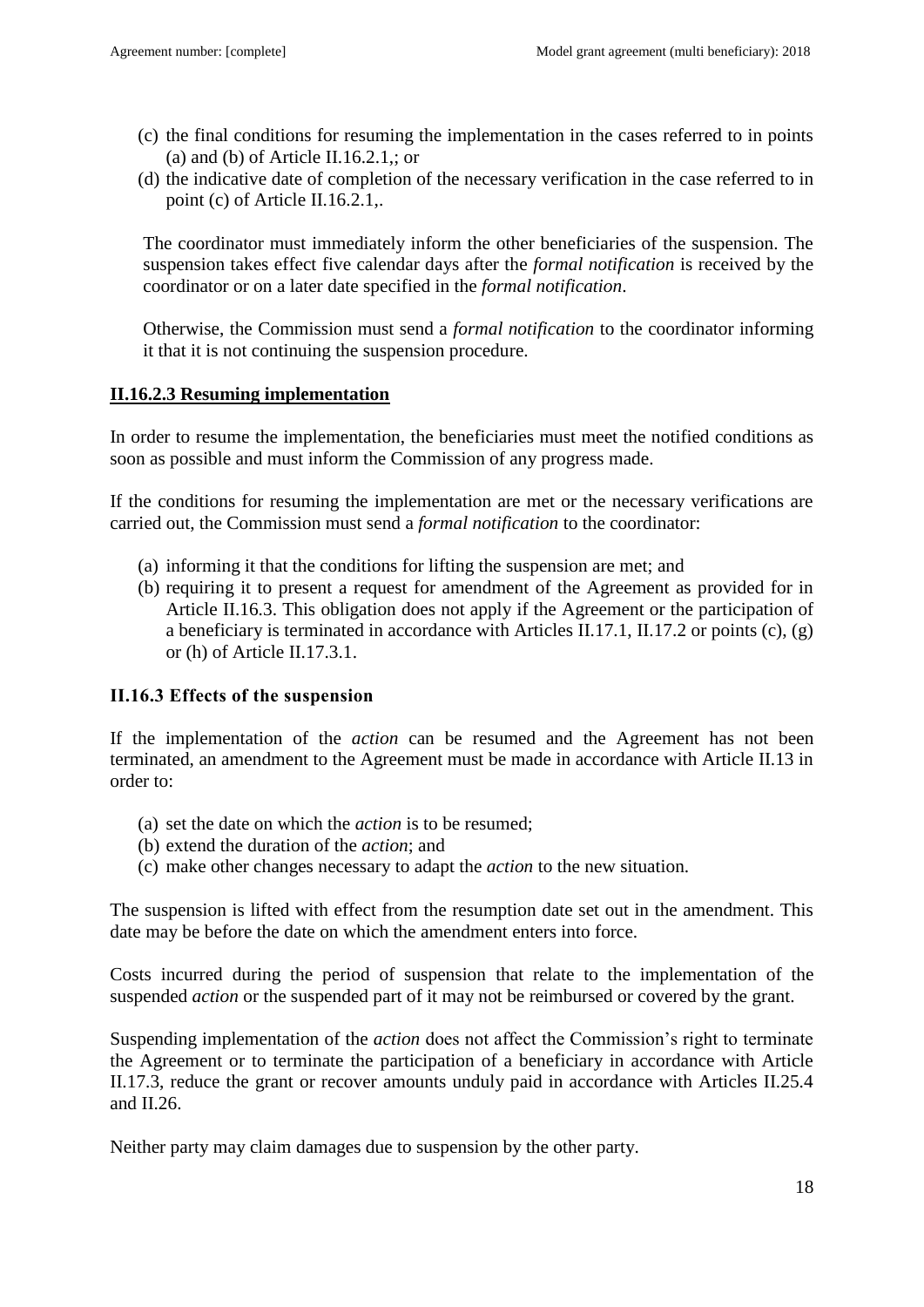# <span id="page-18-0"></span>**ARTICLE II.17 — TERMINATION OF THE AGEEMENT**

### <span id="page-18-1"></span>**II.17.1Termination of the Agreement by the coordinator**

The beneficiaries may terminate the Agreement.

The coordinator must send a *formal notification* of termination to the Commission, stating:

- (a) the reasons for termination; and
- (b) the date on which the termination takes effect. This date must be set after the *formal notification.*

If the coordinator does not state the reasons for the termination or if the Commission considers that the reasons do not justify termination, the Agreement is considered to have been terminated improperly.

The termination takes effect on the day specified in the *formal notification*.

### <span id="page-18-2"></span>**II.17.2Termination of the participation of one or more beneficiaries by the coordinator**

The participation of one or more beneficiaries may be terminated by the coordinator at the request of the beneficiary concerned or on behalf of the other beneficiaries.

The coordinator must send a *formal notification* of termination to the Commission and inform the beneficiary concerned by termination.

If the coordinator's participation is terminated without its agreement, the *formal notification* must be submitted by another beneficiary (acting on behalf of the other beneficiaries).

The *formal notification* must include:

- (a) the reasons for termination;
- (b) the opinion of the beneficiary concerned by termination (or proof that this opinion has been requested in writing);
- (c) the date on which the termination takes effect. This date must be set after the *formal notification*; and
- (d) a request for amendment as provided for in Article II.17.4.2(a).

If the coordinator or beneficiary does not state the reasons for the termination or if the Commission considers that the reasons do not justify termination, the participation will be considered to have been terminated improperly.

The termination takes effect on the day specified in the *formal notification.*

### <span id="page-18-3"></span>**II.17.3Termination of the Agreement or the participation of one or more beneficiaries by the Commission**

### **II.17.3.1 Grounds for termination**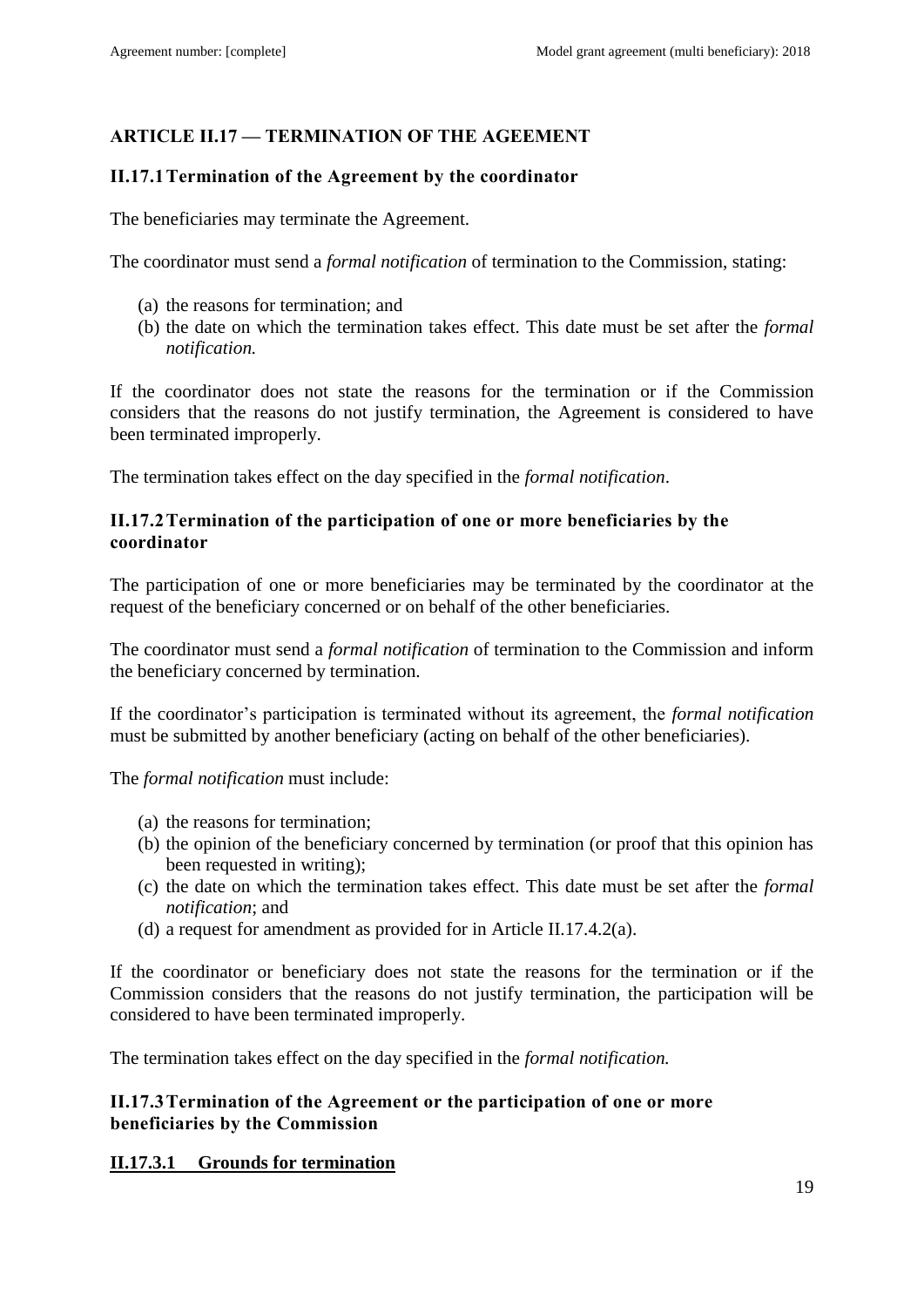The Commission may terminate the Agreement or the participation of any one or several beneficiaries, if:

- (a) a change to the beneficiary's legal, financial, technical, organisational or ownership situation is likely to affect the implementation of the Agreement substantially or calls into question the decision to award the grant;
- (b) following the termination of the participation of any one or several beneficiaries, the necessary modifications to the Agreement would call into question the decision awarding the grant or would result in unequal treatment of applicants;
- (c) the beneficiaries do not implement the *action* as described in Annex II or a beneficiary fails to comply with another substantial obligation incumbent on it under the Agreement;
- (d) the implementation of the *action* is prevented or suspended due to *force majeure* or exceptional circumstances and either:
	- (i) resumption is impossible; or
	- (ii) the necessary changes to the Agreement would call into question the decision awarding the grant or be contrary to the equal treatment of applicants;
- (e) a beneficiary or any person that assumes unlimited liability for the debts of that beneficiary comes under any of the situations provided for in points (a) or (b) of Article 106 (1) of the Financial Regulation; 4
- (f) a beneficiary or any *related person* comes under any of the situations provided for in points (c), (d), (e) or (f) of Article 106 (1) or comes under Article 106 (2) of the Financial Regulation;
- (g) the Commission has evidence that a beneficiary or any *related person* has committed *substantial errors*, *irregularities* or *fraud* in the award procedure or while implementing the Agreement, including if that beneficiary or *related person* has submitted false information or failed to provide required information;
- (h) the Commission has evidence that a beneficiary has committed systemic or recurrent errors, *irregularities*, *fraud* or serious breach of obligations in other Union or Euratom grants awarded to it under similar conditions and such errors, *irregularities, fraud* or breach have a material impact on this grant; or
- (i) the Commission has sent a beneficiary, through the coordinator, a *formal notification* asking it to end the participation of its affiliated entity because that entity is in a situation provided for in points (f), (g) or (h) and that beneficiary has failed to request an amendment ending the participation of the entity and reallocating its tasks.

## **II.17.3.2 Procedure for termination**

**Step 1-** Before terminating the Agreement or participation of one or more beneficiaries, the Commission must send a *formal notification* to the coordinator:

(a) informing it of:

 $\overline{a}$ 

<sup>4</sup> Regulation (EU, Euratom) No 966/2012 of the European Parliament and of the Council of 25 October 2012 on the financial rules applicable to the general budget of the Union.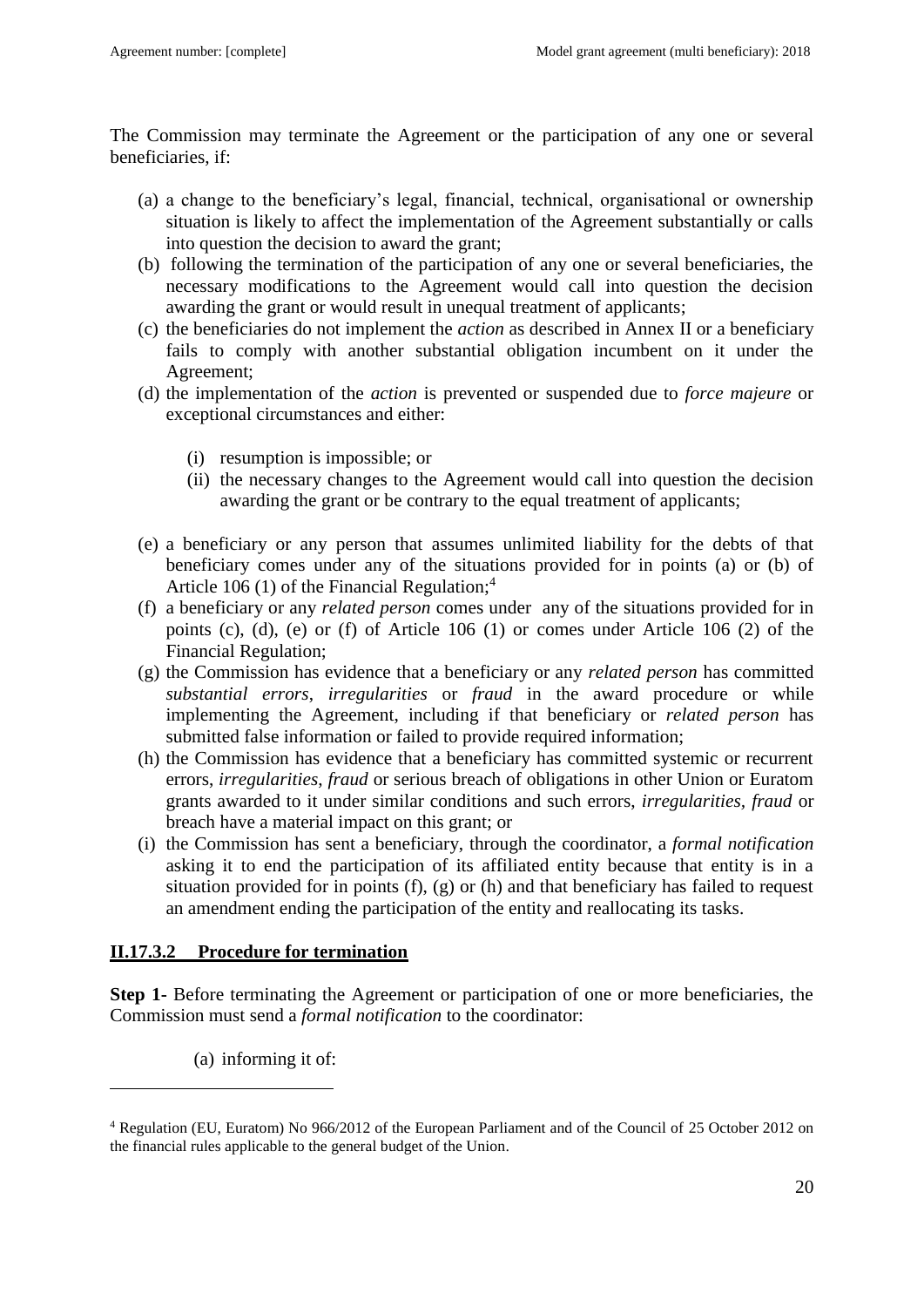- (i) its intention to terminate;
- (ii) the reasons for termination; and

(b) requiring it, within 45 calendar days of receiving the formal notification,:

- (i) to submit observations on behalf of all beneficiaries; and
- (ii) in the case of point (c) of Article II.17.3.1, to inform the Commission of the measures to ensure compliance with the obligations under the Agreement.

**Step 2** — If the Commission does not receive observations or decides to pursue the procedure despite the observations it has received, it will send a *formal notification* to the coordinator informing it of the termination and the date on which it takes effect. The coordinator must immediately inform the other beneficiaries of the termination.

Otherwise, the Commission must send a *formal notification* to the coordinator informing it that the termination procedure is not continued.

The termination takes effect:

- (a) for terminations under points (a), (b), (c) and (e) of Article II.17.3.1: on the day specified in the *formal notification* of termination referred to in the second subparagraph (i.e. in Step 2 above);
- (b) for terminations under points (d), (f), (g), (h) and (i) of Article II.17.3.1: on the day after the coordinator receives the *formal notification* of termination referred to in the second subparagraph (i.e. in Step 2 above).

### <span id="page-20-0"></span>**II.17.4Effects of termination**

### **II.17.4.1 Effects of terminating the Agreement:**

Within 60 calendar days from the day on which the termination takes effect, the coordinator must submit a request for payment of the balance as provided for in Article I.4.4.

If the Commission does not receive the request for payment of the balance by the above deadline, only costs which are included in an approved technical report and, where relevant, in an approved financial statement, are reimbursed or covered by the grant.

If the Agreement is terminated by the Commission because the coordinator has breached its obligation to submit the request for payment, the coordinator may not submit any request for payment after termination. In that case the second subparagraph applies

The Commission calculates the final grant amount as referred to in Article II.25 and the balance as referred to in Article I.4.5 on the basis of the reports submitted. Only costs incurred before termination takes effect are reimbursed or covered by the grant. Costs relating to contracts due for execution only after termination are not taken into account are not reimbursed or covered by the grant.

The Commission may reduce the grant in accordance with Article II.25.4 in case of: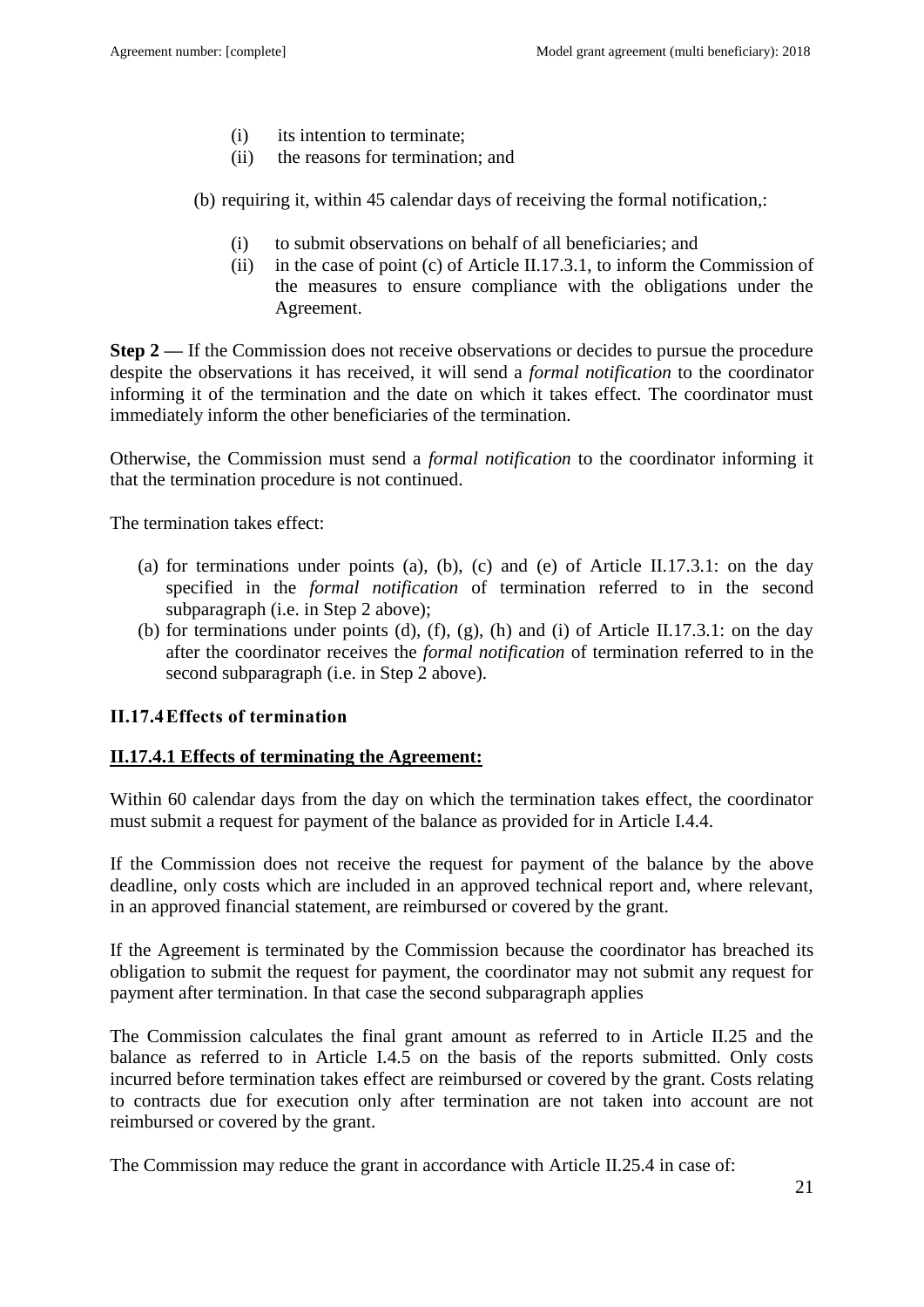- (a) improper termination of the Agreement by the coordinator within the meaning of Article II.17.1; or
- (b) termination of the Agreement by the Commission on any of the grounds set out in points (c), (f), (g), (h) and (i) of Article II.17.3.1.

Neither party may claim damages on the grounds that the other party terminated the Agreement.

After termination, the beneficiaries' obligations continue to apply, in particular those under Articles I.4, II.6, II.8, II.9, II.14, II.27 and any additional provisions on the use of the results, as set out in the Special Conditions.

### **II.17.4.2 Effects of terminating the participation of one or more beneficiaries:**

- a) The coordinator must submit a request for amendment including:
	- (i) a proposal to reallocate the tasks of the beneficiary or beneficiaries concerned by the termination; and
	- (ii) if necessary, the addition of one or more new beneficiaries to succeed the beneficiary or beneficiaries concerned in all their rights and obligations under the Agreement.

If the Commission terminates the participation of a beneficiary, the coordinator must submit the request for amendment within 60 calendar days from the day on which the termination takes effect.

If the coordinator terminates the participation of a beneficiary, the request for amendment must be included in the *formal notification* of termination referred to in Article II.17.2.

If termination takes effect after the end of the *implementation period*, no request for amendment must be provided unless the beneficiary concerned is the coordinator. In this case, the request for amendment must propose a new coordinator.

If the request for amendment is rejected by the Commission, the Agreement may be terminated in accordance with Article II.17.3.1 (b). The request for amendment may be rejected if it calls into question the decision awarding the grant or is contrary to the equal treatment of applicants.

b) The beneficiary concerned by termination must submit to the coordinator:

- (i) a technical report; and
- (ii) a financial statement covering the period from the end of the last reporting period to the date when termination takes effect.

The coordinator must include this information in the payment request for the next reporting period.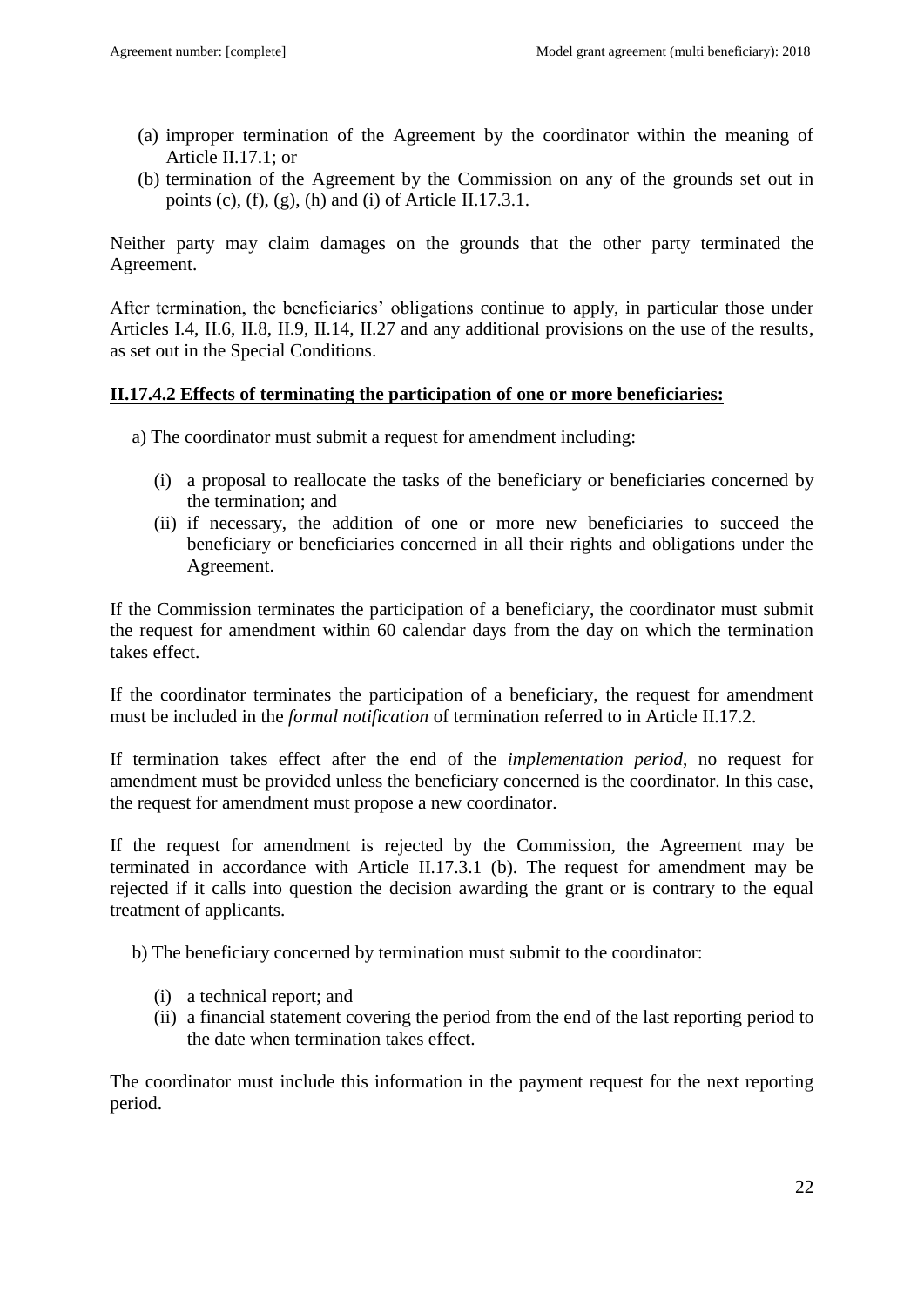Only costs incurred by the beneficiary concerned before termination takes effect are reimbursed or covered by the grant. Costs relating to contracts due for execution only after termination are not reimbursed or covered by the grant.

The Commission may reduce the grant in accordance with Article II.25.4. in case of:

- (a) improper termination of the participation of a beneficiary by the coordinator within the meaning of Article II.17.2 or
- (b) termination of the participation of a beneficiary by the Commission on any of the grounds set out in points (c), (f), (g), (h) or (i) of Article II.17.3.1.

Neither party may claim damages on the grounds that the other party terminated the participation of a beneficiary.

After termination, the concerned beneficiary's obligations continue to apply, in particular those under Articles I.4, II.6, II.8, II.9, II.14, II.27 and any additional provisions on the use of the results, as set out in the Special Conditions.

### <span id="page-22-0"></span>**ARTICLE II.18 — APPLICABLE LAW, SETTLEMENT OF DISPUTES AND ENFORCEABLE DECISIONS**

- **II.18.1** The Agreement is governed by the applicable Union law, complemented, where necessary, by the law of Belgium.
- **II.18.2** In accordance with Article 272 TFEU, the General Court or, on appeal, the Court of Justice of the European Union, has sole jurisdiction to hear any dispute between the Union and any beneficiary concerning the interpretation, application or validity of the Agreement, if such dispute cannot be settled amicably.
- **II.18.3** In accordance with Article 299 TFEU, for the purposes of recovery within the meaning of Article II.26, the Commission may adopt an enforceable decision to impose pecuniary obligations on persons other than States.

An *action* may be brought against such decision before the General Court of the European Union in accordance with Article 263 TFEU.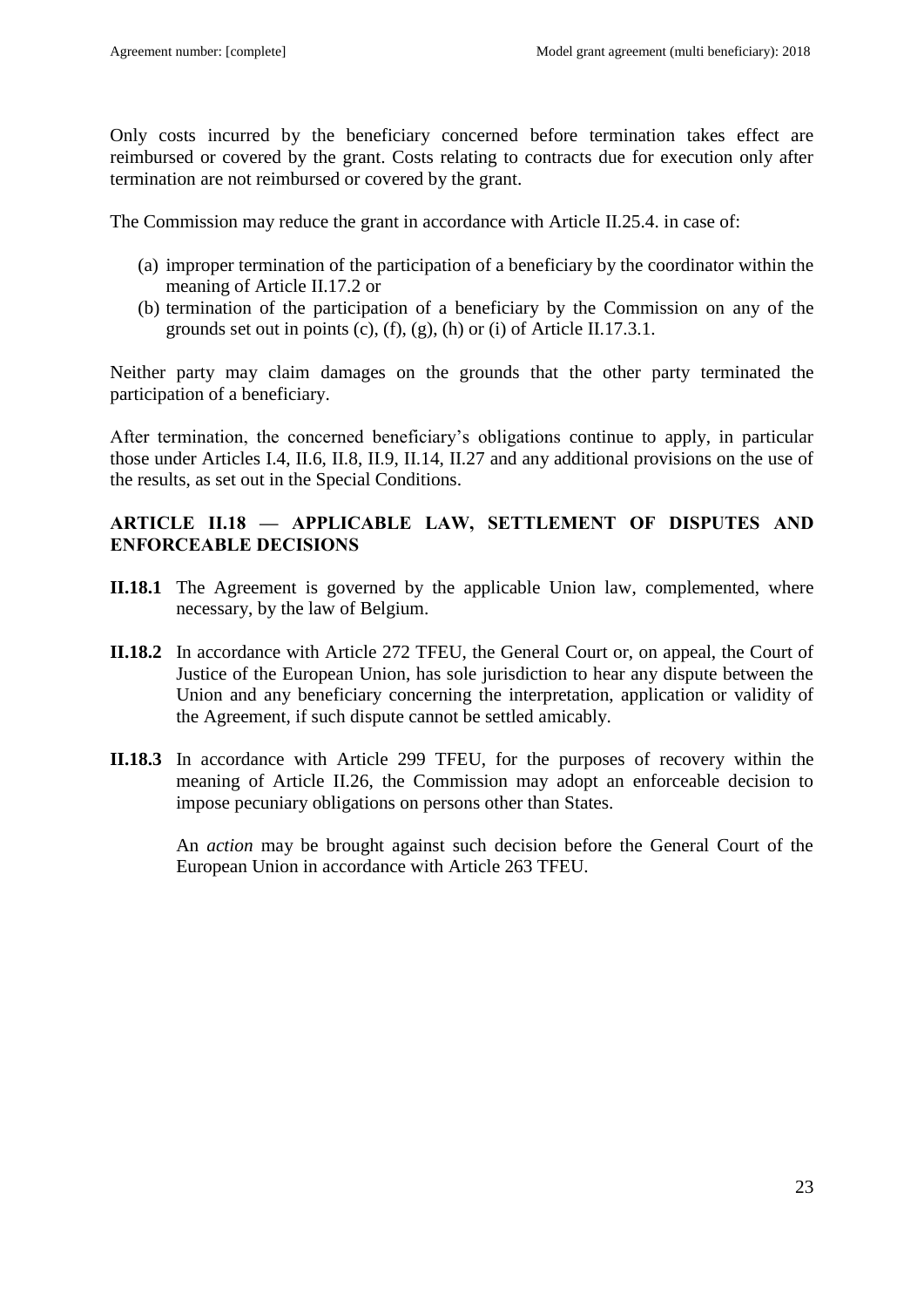### **PART B — FINANCIAL PROVISIONS**

## <span id="page-23-1"></span><span id="page-23-0"></span>**ARTICLE II.19 — ELIGIBLE COSTS**

### <span id="page-23-2"></span>**II.19.1Conditions for the eligibility of costs**

*Eligible costs* of the *action* are costs actually incurred by the beneficiary and which meet the following criteria:

- (a) they are incurred within the *implementation period*, with the exception of costs relating to the request for payment of the balance and the corresponding supporting documents referred to in Article I.4.4;
- (b) they are indicated in the estimated budget of the *action*. The estimated budget is set out in Annex II;
- (c) they are incurred in connection with the *action* as described in Annex II and are necessary for its implementation;
- (d) they are identifiable and verifiable, in particular they are recorded in the beneficiary's accounting records and determined according to the applicable accounting standards of the country where the beneficiary is established and according to the beneficiary's usual cost accounting practices;
- (e) they comply with the requirements of applicable tax and social legislation; and
- (f) they are reasonable, justified and comply with the principle of sound financial management, in particular regarding economy and efficiency.

### <span id="page-23-3"></span>**II.19.2Eligible direct costs**

To be eligible, the *direct cost* of the *action* must comply with the eligibility conditions set out in Article II.19.1.

In particular, the following categories of costs are eligible *direct costs*, provided that they satisfy the eligibility conditions set out in Article II.19.1 as well as the following conditions:

(a) the costs of personnel working under an employment contract with the beneficiary or an equivalent appointing act and assigned to the *action*, provided that these costs are in line with the beneficiary's usual policy on remuneration.

Those costs include actual salaries plus social security contributions and other statutory costs included in the remuneration. They may also comprise additional remunerations, including payments on the basis of supplementary contracts regardless of the nature of those contracts, provided that they are paid in a consistent manner whenever the same kind of work or expertise is required, independently from the source of funding used;

The costs of natural persons working under a contract with the beneficiary other than an employment contract or who are seconded to the beneficiary by a third party against payment may also be included under such personnel costs, provided that the following conditions are fulfilled: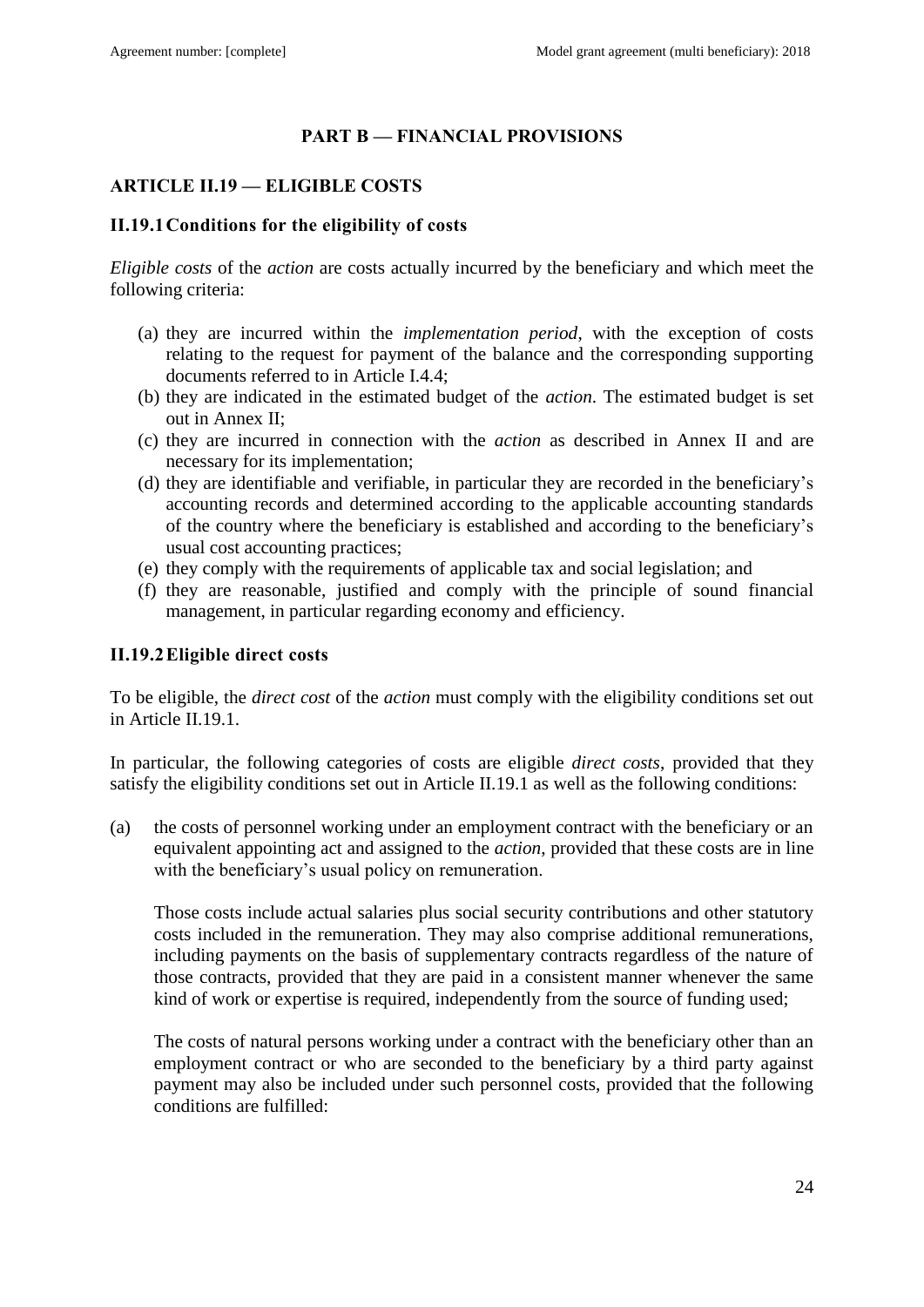- (i) the person works under conditions similar to those of an employee (in particular regarding the way the work is organised the tasks that are perdormed and the premises where they are performed) (ii) the result of the work belongs to the beneficiary; and
- (ii) the result of the work belongs to the beneficiary (unless exceptionally agreed otherwise); and
- (iii) the costs are not significantly different from the costs of staff performing similar tasks under an employment contract with the beneficiary;
- (b) costs of travel and related subsistence allowances, provided that these costs are in line with the beneficiary's usual practices on travel;
- (c) the depreciation costs of equipment or other assets (new or second-hand) as recorded in the beneficiary's accounting statements, provided that the asset:
	- (i) is written off in accordance with the international accounting standards and the beneficiary's usual accounting practices; and
	- (ii) has been purchased in accordance with Article II.10.1 if the purchase occurred within the *implementation period*;

The costs of renting or leasing equipment or other assets are also eligible, provided that these costs do not exceed the depreciation costs of similar equipment or assets and are exclusive of any finance fee;

Only the portion of the equipment's depreciation, rental or lease costs corresponding to the *implementation period* and the rate of actual use for the purposes of the *action* may be taken into account when determining the eligible costs. By way of exception, the full cost of purchase of equipment may be eligible under the Special Conditions, if this is justified by the nature of the *action* and the context of the use of the equipment or assets;

(d) costs of consumables and supplies, provided that they:

(i) are purchased in accordance with Article II.10.1; and

- (ii) are directly assigned to the *action*;
- (e) costs arising directly from requirements imposed by the Agreement (dissemination of information, specific evaluation of the *action*, audits, translations, reproduction), including the costs of requested financial guarantees, provided that the corresponding services are purchased in accordance with Article II.10.1;
- (f) costs entailed by *subcontracts* within the meaning of Article II.11, provided that the conditions laid down in Article II.11.1 (a), (b), (c) and (d) are met;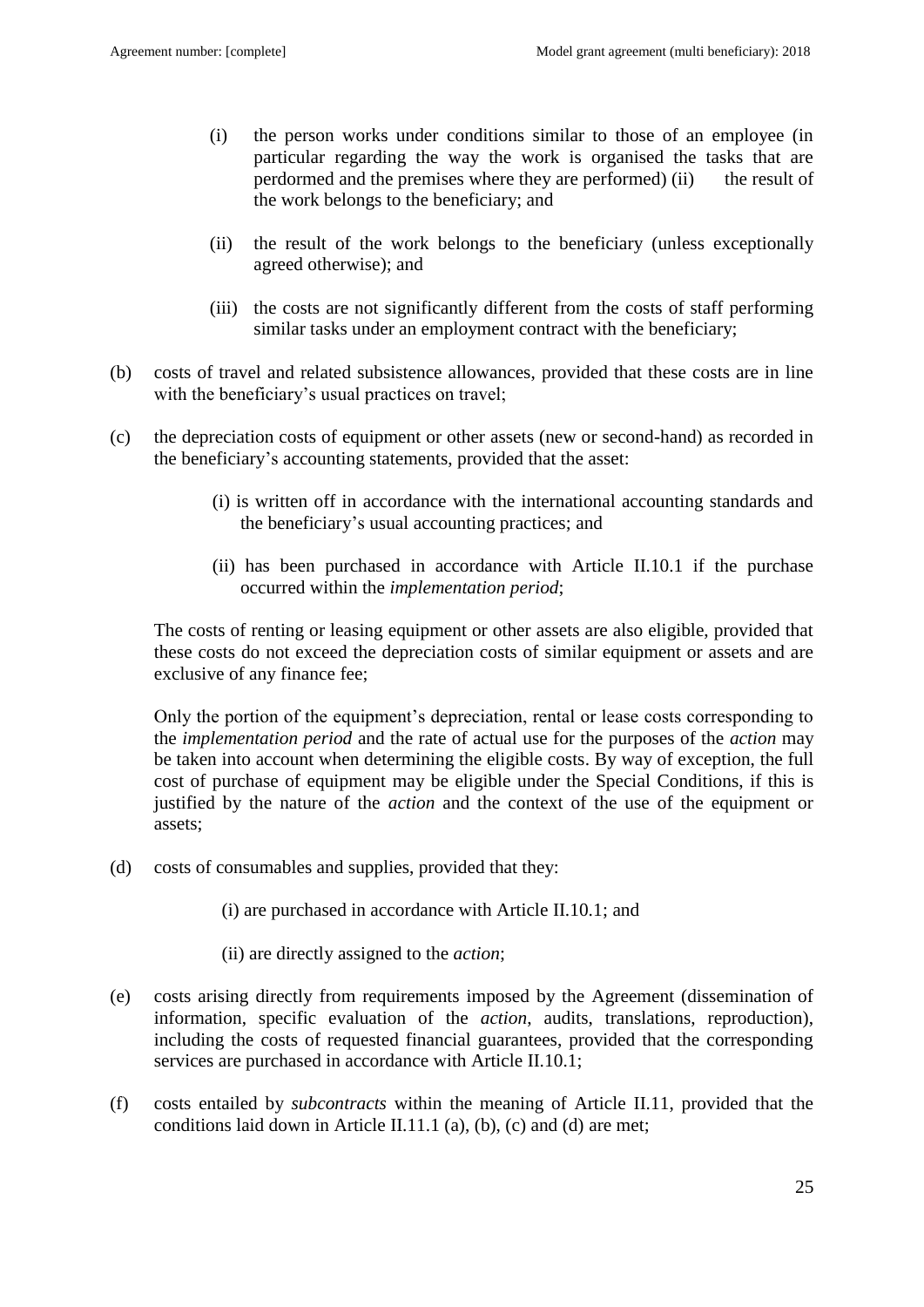- (g) costs of financial support to third parties within the meaning of Article II.12, provided that the conditions laid down in that Article are met;
- (h) duties, taxes and charges paid by the beneficiary, notably value added tax (VAT), provided that they are included in eligible *direct costs*, and unless specified otherwise in the Agreement.

### <span id="page-25-0"></span>**II.19.3Eligible indirect costs**

To be eligible, *indirect costs* of the *action* must represent a fair apportionment of the overall overheads of the beneficiary and must comply with the conditions of eligibility set out in Article II.19.1.

Eligible *indirect costs* must be declared on the basis of a flat rate of 7 % of the total eligible *direct costs* unless otherwise specified in Article I.3.2.

## <span id="page-25-1"></span>**II.19.4Ineligible costs**

In addition to any other costs which do not fulfil the conditions set out in Article II.19.1, the following costs may not be considered eligible:

- (a) return on capital and dividends paid by a beneficiary;
- (b) debt and debt service charges;
- (c) provisions for losses or debts;
- (d) interest owed;
- (e) doubtful debts;
- (f) exchange losses;
- (g) costs of transfers from the Commission charged by the bank of a beneficiary;
- (h) costs declared by the beneficiary under another action receiving a grant financed from the Union budget. Such grants include grants awarded by a Member State and financed from the Union budget and grants awarded by bodies other than the Commission for the purpose of implementing the Union budget. In particular, beneficiaries receiving an operating grant financed by the EU or Euratom budget cannot declare indirect costs for the period(s) covered by the operating grant, unless they can demonstrate that the operating grant does not cover any costs of the action;
- (i) contributions in kind from third parties;
- (j) excessive or reckless expenditure;
- (k) deductible VAT.

## <span id="page-25-2"></span>**ARTICLE II.20 — IDENTIFIABILITY AND VERIFIABILITY OF THE AMOUNTS DECLARED**

### <span id="page-25-3"></span>**II.20.1 Declaring costs and contributions**

Each beneficiary must declare as eligible costs or as a requested contribution:

- (a) for actual costs**:** the costs it actually incurred for the *action*;
- (b) for unit costs or unit contributions**:** the amount obtained by multiplying the amount per unit specified in Annex IV by the actual number of units used or produced;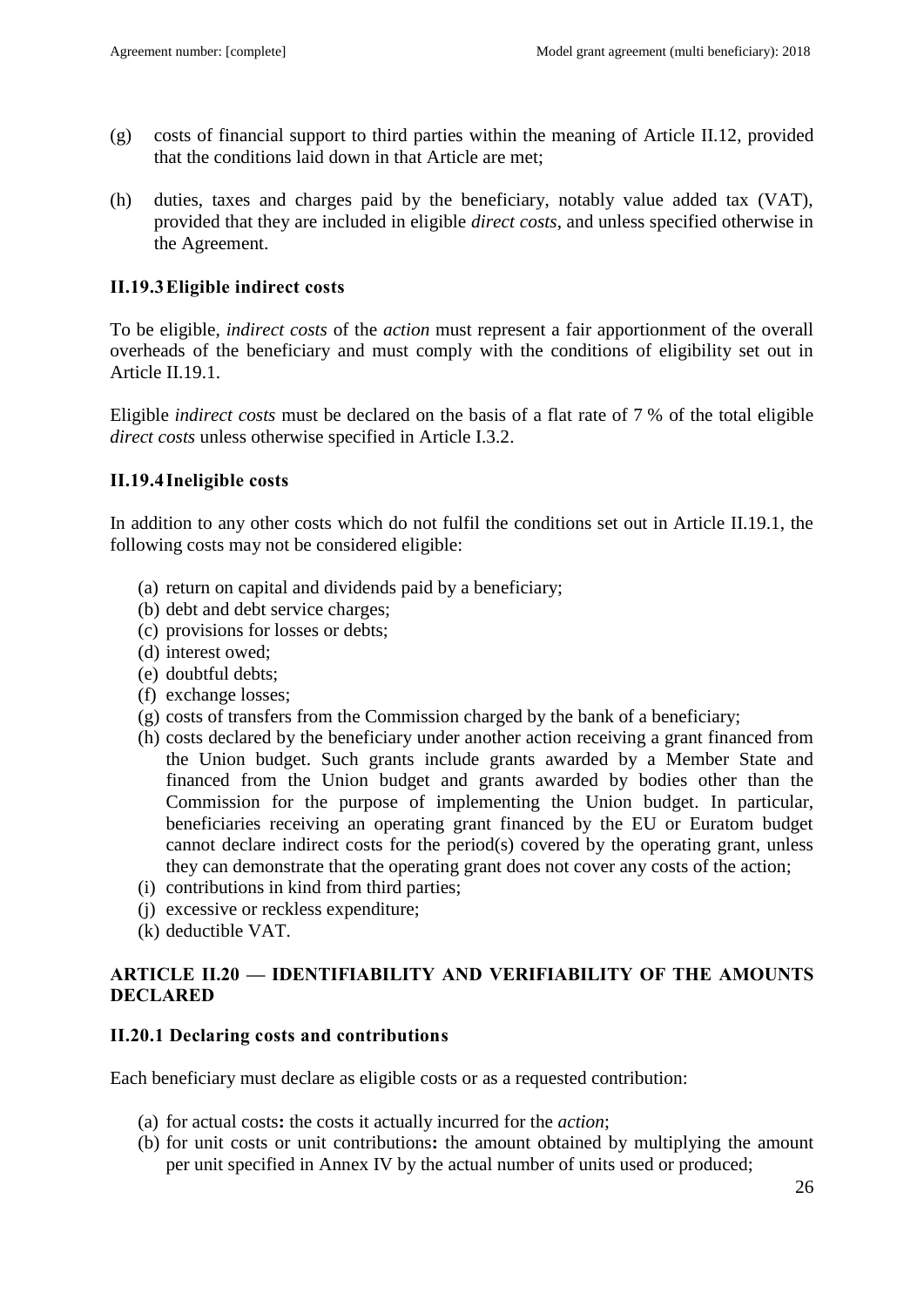- (c) for lump sum costs or lump sum contributions: the global amount specified in Article I.3.2(a)(iii) or (c), if the corresponding tasks or part of the *action* as described in Annex I have been implemented properly;
- (d) for flat-rate costs or flat-rate contributions: the amount obtained by applying the flat rate specified in Article I.3.2(a)(iv) or (d);
- (e) for unit costs declared on the basis of the beneficiary's usual cost accounting practices: the amount obtained by multiplying the amount per unit calculated in accordance with the beneficiary's usual cost accounting practices by the actual number of units used or produced;
- (f) for lump sum costs declared on the basis of the beneficiary's usual cost accounting practices: the global amount calculated in accordance with its usual cost accounting practices, if the corresponding tasks or part of the *action* have been implemented properly;
- (g) for flat-rate costs declared on the basis of the beneficiary's usual cost accounting practices: the amount obtained by applying the flat rate calculated in accordance with the beneficiary's usual cost accounting practices.

## <span id="page-26-0"></span>**II.20.2Records and other documentation to support the costs and contributions declared**

Each beneficiary must provide the following if requested to do so in the context of the checks or audits described in Article II.27:

(a) for actual costs: adequate supporting documents to prove the costs declared, such as contracts, invoices and accounting records.

In addition, the beneficiary's usual accounting and internal control procedures must permit direct reconciliation of the amounts declared with the amounts recorded in its accounting statements and with the amounts indicated in the supporting documents;

(b) for unit costs or unit contributions: adequate supporting documents to prove the number of units declared.

The beneficiary does not need to identify the actual eligible costs covered or to provide supporting documents, such as accounting statements, to prove the amount declared per unit;

(c) for lump sum costs or lump sum contributions: adequate supporting documents to prove that the *action* has been properly implemented.

The beneficiary does not need to identify the actual eligible costs covered or to provide supporting documents, such as accounting statements, to prove the amount declared as a lump sum;

(d) for flat-rate costs or flat-rate contributions: adequate supporting documents to prove the eligible costs or requested contribution to which the flat rate applies.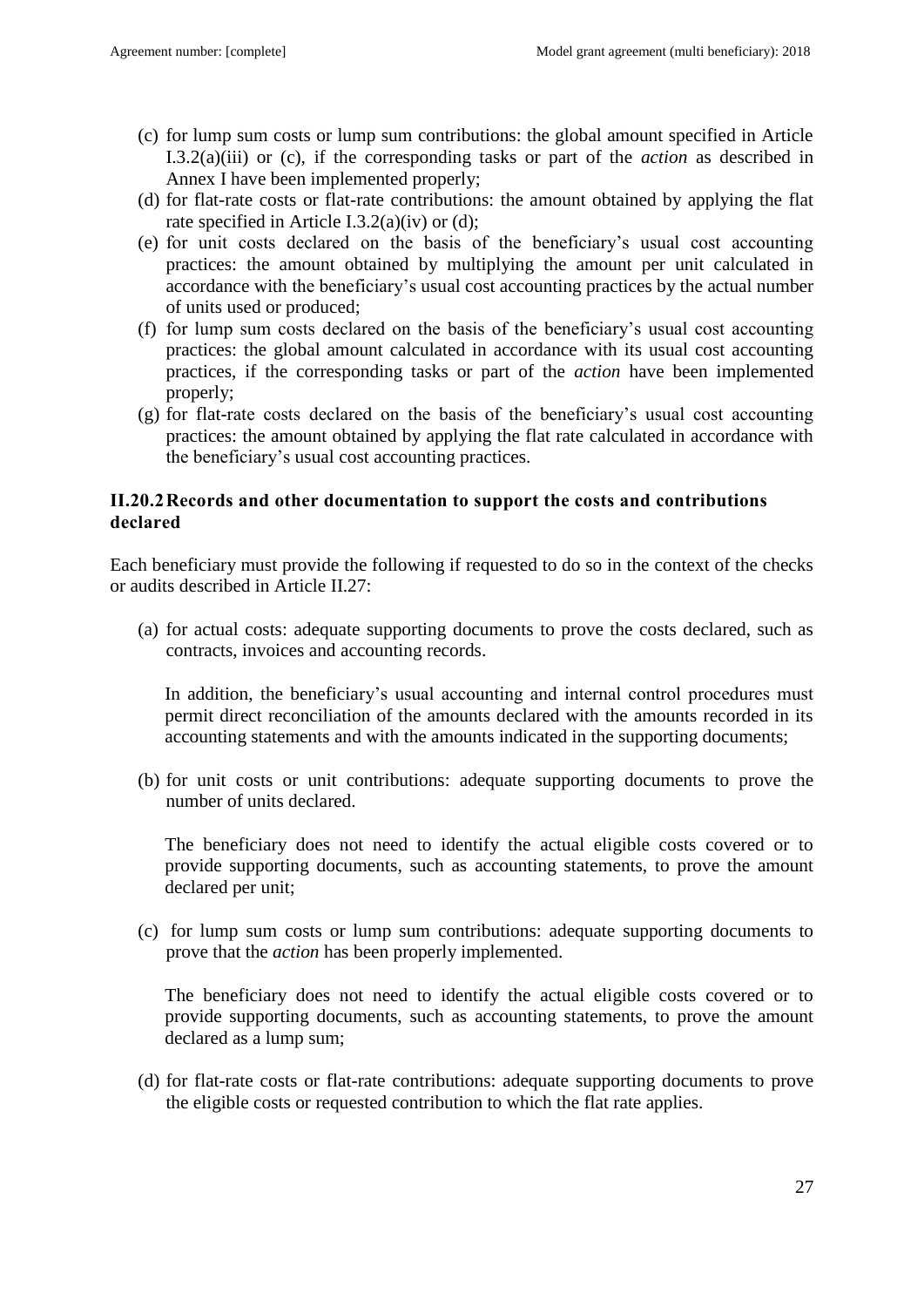The beneficiary does not need to identify the actual eligible costs covered or to provide supporting documents, such as accounting statements, for the flat rate applied;

- (e) for unit costs declared on the basis of the beneficiary's usual cost accounting practices: adequate supporting documents to prove the number of units declared;
- (f) for lump sum costs declared on the basis of the beneficiary's usual cost accounting practices: adequate supporting documents to prove that the *action* has been properly implemented;
- (g) for flat-rate costs declared on the basis of the beneficiary's usual cost accounting practices: adequate supporting documents to prove the eligible costs to which the flat rate applies.

### <span id="page-27-0"></span>**II.20.3 Conditions to determine the compliance of cost accounting practices**

- **II.20.3.1** In the case of points (e), (f) and (g) of Article II.20.2, the beneficiary does not need to identify the actual eligible costs covered, but it must ensure that the cost accounting practices used for the purpose of declaring eligible costs are in compliance with the following conditions:
	- (a) the cost accounting practices used constitute its usual cost accounting practices and are applied in a consistent manner, based on objective criteria independent from the source of funding;
	- (b) the costs declared can be directly reconciled with the amounts recorded in its general accounts; and
	- (c) the categories of costs used for the purpose of determining the costs declared are exclusive of any ineligible cost or costs covered by other forms of grant as provided for in Article I.3.2.
- **II.20.3.2** If the Special Conditions so provide, the beneficiary may submit to the Commission a request asking it to assess the compliance of its usual cost accounting practices. If required by the Special Conditions, the request must be accompanied by a certificate on the compliance of the cost accounting practices ('certificate on the compliance of the cost accounting practices').

The certificate on the compliance of the cost accounting practices must be:

- (a) produced by an approved auditor or, if the beneficiary is a public body, by a competent and independent public officer; and
- (b) drawn up in accordance with Annex VIII.

The certificate must certify that the beneficiary's cost accounting practices used for the purpose of declaring eligible costs comply with the conditions laid down in Article II.20.3.1 and with the additional conditions that may be laid down in the Special Conditions.

**II.20.3.3** If the Commission has confirmed that the beneficiary's usual cost accounting practices are in compliance, costs declared in application of these practices may not be challenged *ex post*, if: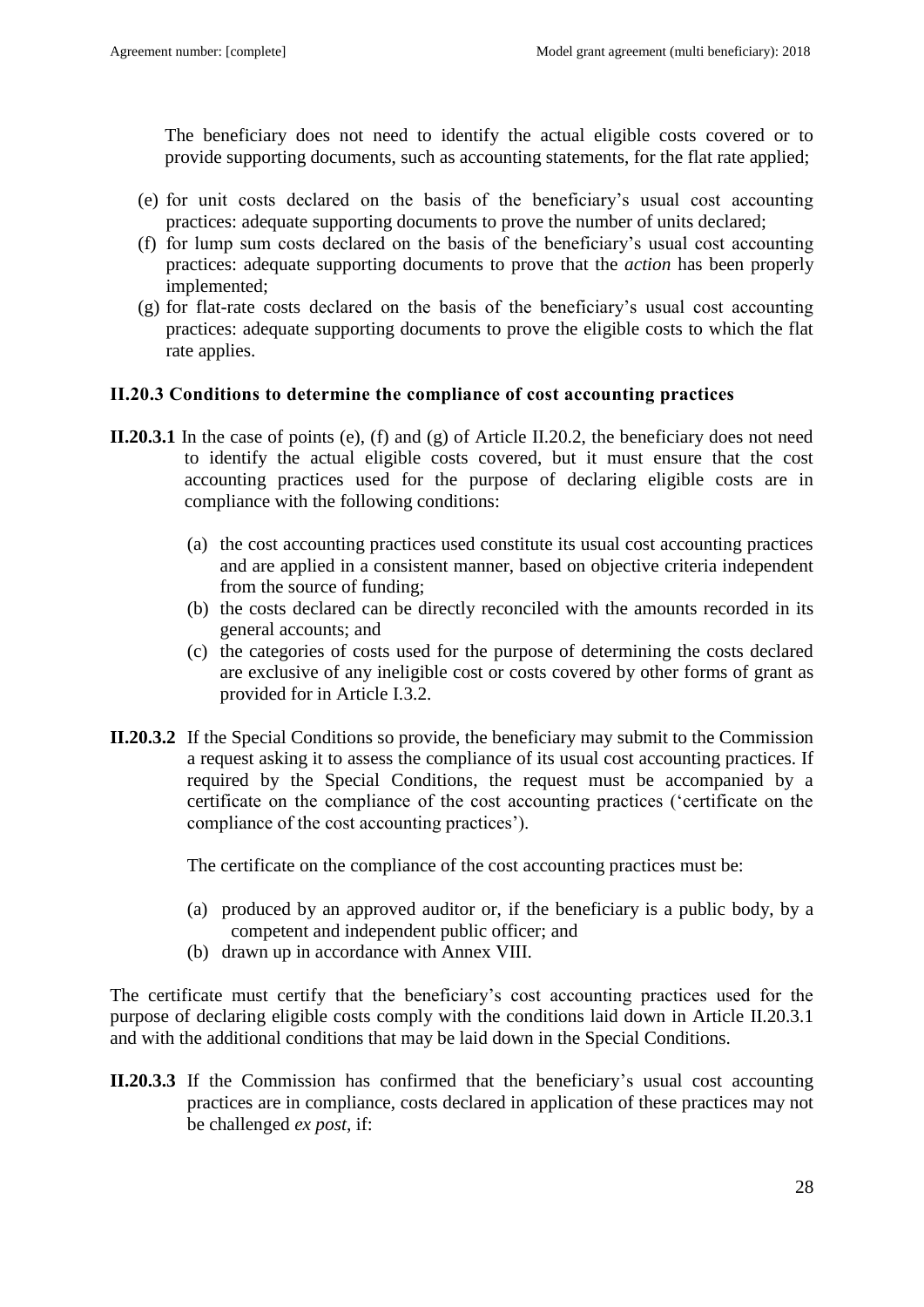- (a) the practices actually used comply with those approved by the Commission; and
- (b) the beneficiary did not conceal any information for the purpose of the approval of its cost accounting practices.

## <span id="page-28-0"></span>**ARTICLE II.21 — ELIGIBILITY OF COSTS OF ENTITIES AFFILIATED TO THE BENEFICIARIES**

If the Special Conditions contain a provision on entities affiliated to the beneficiaries, costs incurred by such an entity are eligible, if:

- (a) they satisfy the same conditions under Articles II.19 and II.20 as apply to the beneficiary; and
- (b) the beneficiary to which the entity is affiliated ensures that the conditions applicable to the beneficiary under Articles II.4, II.5, II.6, II.8, II.10, II.11 and II.27 are also applicable to the entity.

## <span id="page-28-1"></span>**ARTICLE II.22 — BUDGET TRANSFERS**

Beneficiaries are allowed to adjust the estimated budget set out in Annex II by transfers between themselves and between the different budget categories, if the *action* is implemented as described in Annex II. This adjustment does not require an amendment of the Agreement as provided for in Article II.13.

However, the beneficiaries may not add costs relating to *subcontracts* not provided for in Annex II, unless such additional *subcontracts* are approved by the Commission in accordance with Article II.11.1(d).

As an exception to the first subparagraph, if beneficiaries want to change the value of the contribution to which each of them is entitled, as referred to in point (c) of the third subparagraph of Article II.26.3, the coordinator must request an amendment as provided for in Article II.13.

The first three subparagraphs do not apply to amounts which, as provided for in Article I.3.2(a)(iii) or (c), take the form of lump sums.

## <span id="page-28-2"></span>**ARTICLE II.23 — NON-COMPLIANCE WITH REPORTING OBLIGATIONS**

The Commission may terminate the Agreement as provided for in Article II.17.3.1(c) and may reduce the grant as provided for in Article II.25.4 if the coordinator:

- (a) did not submit a request for interim payment or payment of the balance accompanied by the documents referred to in Articles I.4.3 or I.4.4 within 60 calendar days following the end of the corresponding reporting period; and
- (b) still fails to submit such a request within further 60 calendar days following a written reminder sent by the Commission.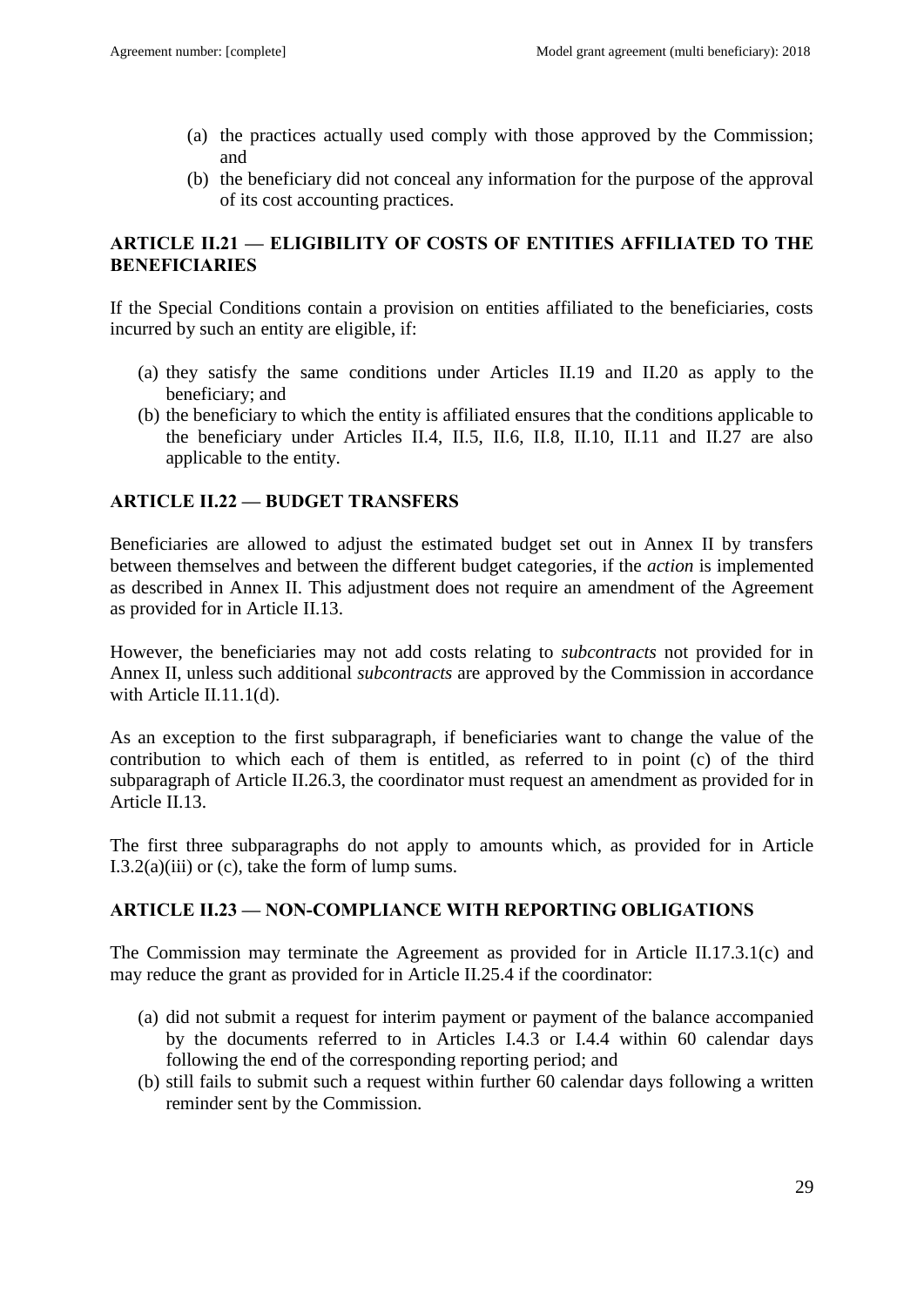## <span id="page-29-0"></span>**ARTICLE II.24 — SUSPENSION OF PAYMENTS AND TIME LIMIT FOR PAYMENT**

### <span id="page-29-1"></span>**II.24.1 Suspension of payments**

#### **II.24.1.1 Grounds for suspension**

The Commission may at any moment suspend, in whole or in part, the pre-financing payment and interim payments for one or more beneficiaries or the payment of the balance for all beneficiaries:

- (a) if the Commission has evidence that a beneficiary has committed *substantial errors, irregularities* or *fraud* in the award procedure or while implementing the Agreement or if a beneficiary fails to comply with its obligations under the Agreement;
- (b) if the Commission has evidence that a beneficiary has committed systemic or recurrent errors, *irregularities, fraud* or serious breach of obligations in other grants funded by the Union or the European Atomic Energy Community ('Euratom') awarded to the beneficiary under similar conditions and such errors, *irregularities, fraud* or breach have a material impact on this grant; or
- (c) if the Commission suspects *substantial errors, irregularities, fraud* or breach of obligations committed by a beneficiary in the award procedure or while implementing the Agreement and needs to verify whether they have actually occurred.

### **II.24.1.2 Procedure for suspension**

**Step 1 —** Before suspending payments, the Commission must send a *formal notification* to the coordinator:

- (a) informing it of:
	- (i) its intention to suspend payments;
	- (ii) the reasons for suspension;
	- (iii) in the cases referred to in points (a) and (b) of Article II.24.1.1, the conditions that need to be met for payments to resume; and
- (b) inviting it to submit observations within 30 calendar days of receiving the *formal notification*.

**Step 2** — If the Commission does not receive observations or decides to pursue the procedure despite the observations it has received, it must send a *formal notification* to the coordinator informing it of:

- (a) the suspension of payments;
- (b) the reasons for suspension;
- (c) the final conditions under which payments may resume in the cases referred to in points (a) and (b) of Article II.24.1.1;
- (d) the indicative date of completion of the necessary verification in the case referred to in point (c) of Article II.24.1.1.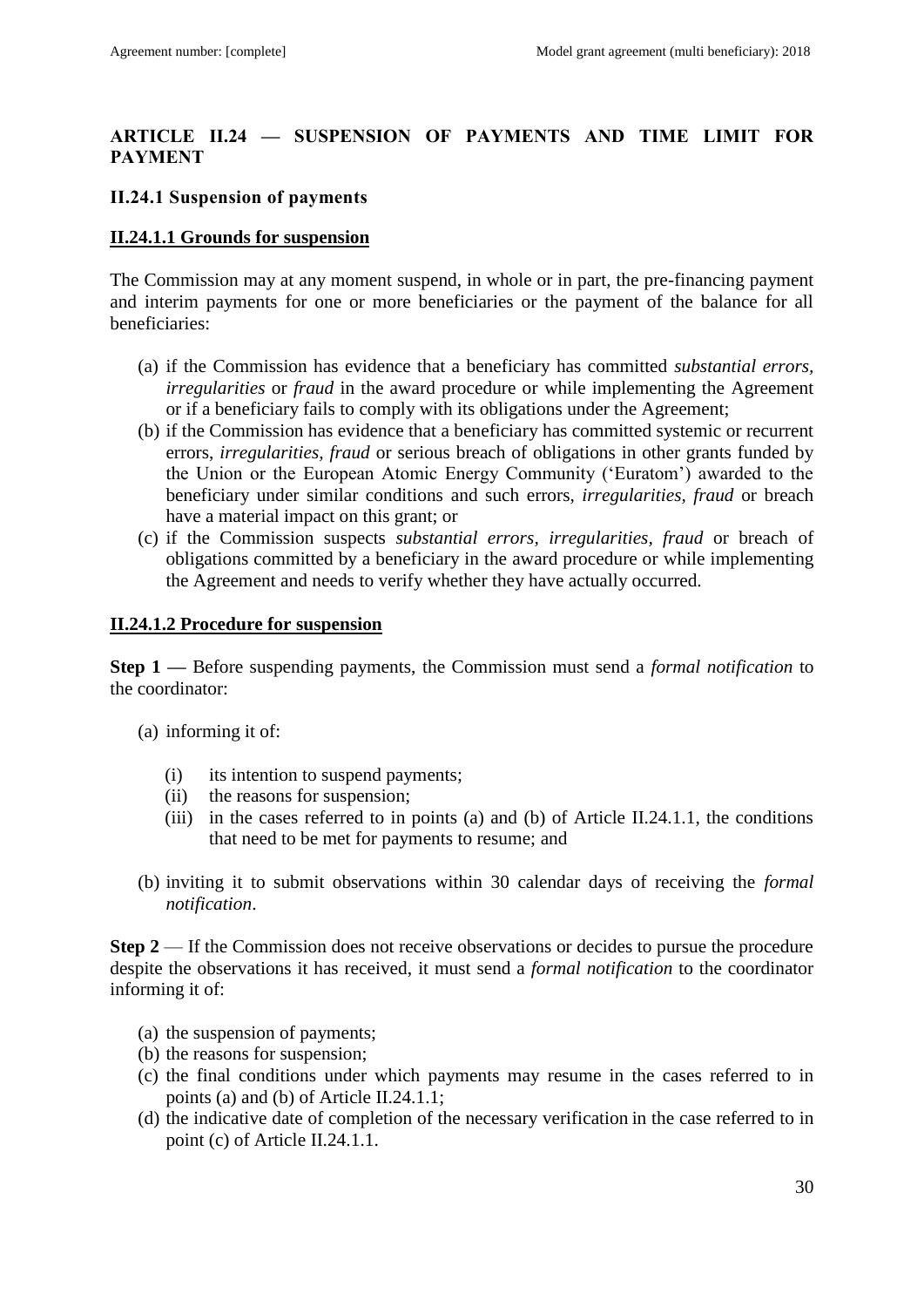The coordinator must immediately inform the other beneficiaries of the suspension. The suspension takes effect on the day the Commission sends *formal notification* of suspension (Step 2).

Otherwise, the Commission must send a *formal notification* to the coordinator informing it that it is not continuing with the suspension procedure.

### **II.24.1.3 Effects of suspension**

During the period of suspension of payments the coordinator is not entitled to submit:

- (a) any requests for payments and supporting documents referred to in Articles, I.4.3 and I.4.4; or
- (b) where the suspension concerns the pre-financing payments or interim payments for one or several beneficiaries only, any requests for payments and supporting documents relating to the participation of the concerned beneficiary or beneficiaries in the *action*.

The corresponding requests for payments and supporting documents may be submitted as soon as possible after resumption of payments or may be included in the first request for payment due following resumption of payments in accordance with the schedule laid down in Article I.4.1.

The suspension of payments does not affect the right of the coordinator to suspend the implementation of the *action* as provided for in Article II.16.1 or to terminate the Agreement or the participation of a beneficiary as provided for in Articles II.17.1 and II.17.2.

## **II.24.1.4 Resuming payments**

In order for the Commission to resume payments, the beneficiaries must meet the notified conditions as soon as possible and must inform the Commission of any progress made.

If the conditions for resuming payments are met, the suspension will be lifted. The Commission will send a *formal notification* to the coordinator informing it of this.

### <span id="page-30-0"></span>**II.24.2 Suspension of the time limit for payments**

- **II.24.2.1** The Commission may at any moment suspend the time limit for payment specified in Articles I.4.2, I.4.3 and I.4.5 if a request for payment cannot be approved because:
	- (a) it does not comply with the Agreement;
	- (b) the appropriate supporting documents have not been produced; or
	- (c) there is a doubt about the eligibility of the costs declared in the financial statements and additional checks, reviews, audits or investigations are necessary.

**II.24.2.2** The Commission must send a *formal notification* to the coordinator informing it of: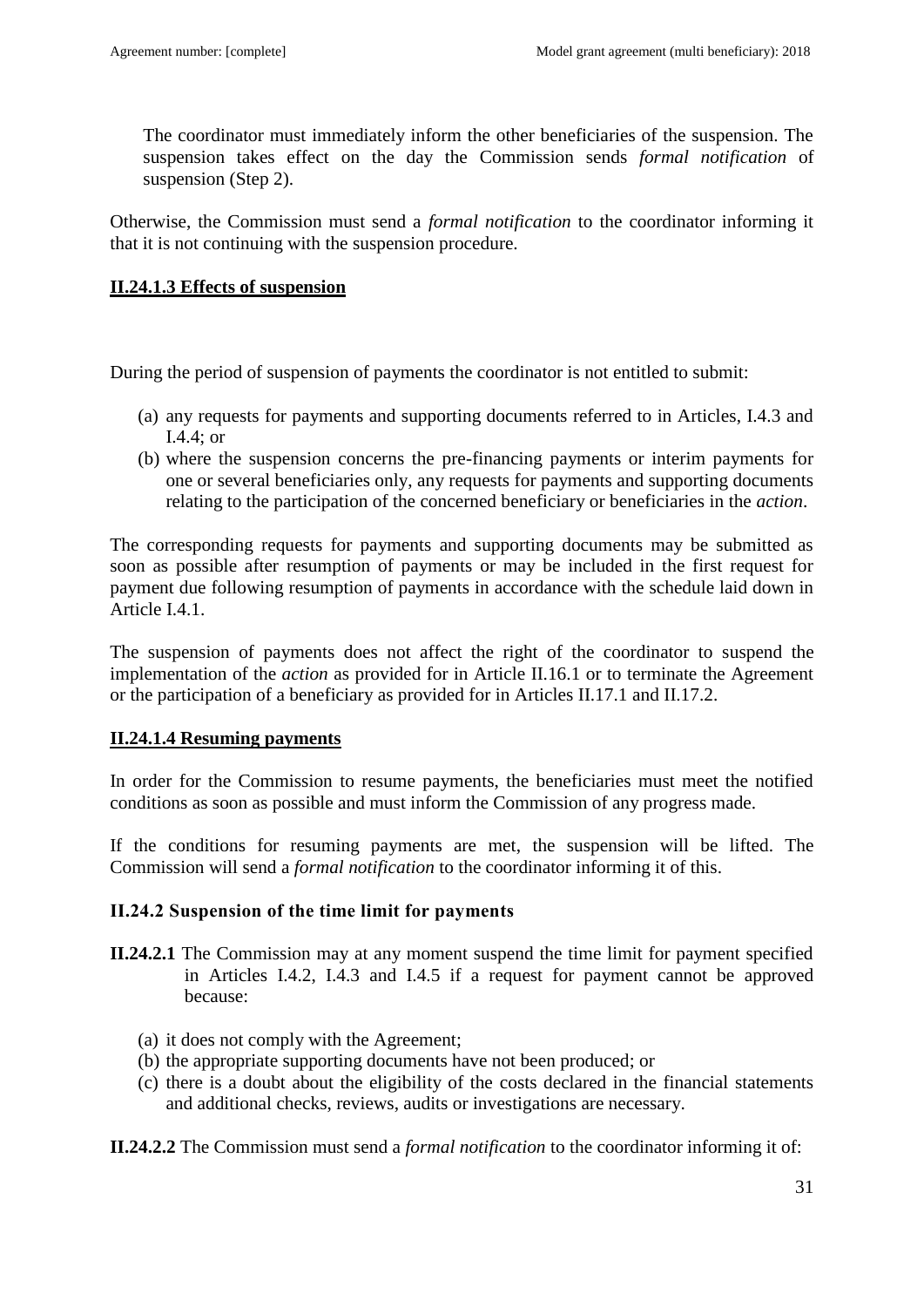- (a) the suspension; and
- (b) the reasons for the suspension.

The suspension takes effect on the day the Commission sends the *formal notification*.

**II.24.2.3** If the conditions for suspending the payment deadline are no longer met, the suspension will be lifted and the remaining period will resume.

If the suspension exceeds two months, the coordinator may request the Commission if the suspension will continue.

If the payment deadline has been suspended because the technical reports or financial statements do not comply with the Agreement and the revised report or statement is not submitted or was submitted but is also rejected, the Commission may terminate the Agreement or the participation of the beneficiary as provided for in Article II.17.3.1(c) and reduce the grant as provided for in Article II.25.4.

### <span id="page-31-0"></span>**ARTICLE II.25 — CALCULATION OF THE FINAL AMOUNT OF THE GRANT**

The final amount of the grant depends on the extent to which the *action* has been implemented in accordance with the terms of the Agreement.

The final amount of the grant is calculated by the Commission at the time of the payment of the balance. The calculation involves the following steps:

Step 1 — Application of the reimbursement rate to the eligible costs and addition of the unit, flat-rate and lump sum contributions

- Step 2 Limit to the *maximum amount of the grant*
- Step 3 Reduction due to the no-profit rule

Step 4 — Reduction due to improper implementation or breach of other obligations.

### <span id="page-31-1"></span>**II.25.1Step 1 — Application of the reimbursement rate to the eligible costs and addition of the unit, flat-rate and lump sum contributions**

This step is applied as follows:

- (a) If, as provided for in Article I.3.2, the grant takes the form of the reimbursement of eligible costs, the reimbursement rate specified in Annex III is applied to the eligible costs of the *action* approved by the Commission for the corresponding categories of costs, beneficiaries and affiliated entities;
- (b) If, as provided for in Article I.3.2, the grant takes the form of a unit contribution, the unit contribution specified in Annex IV is multiplied by the actual number of units approved by the Commission for the corresponding beneficiaries and affiliated entities;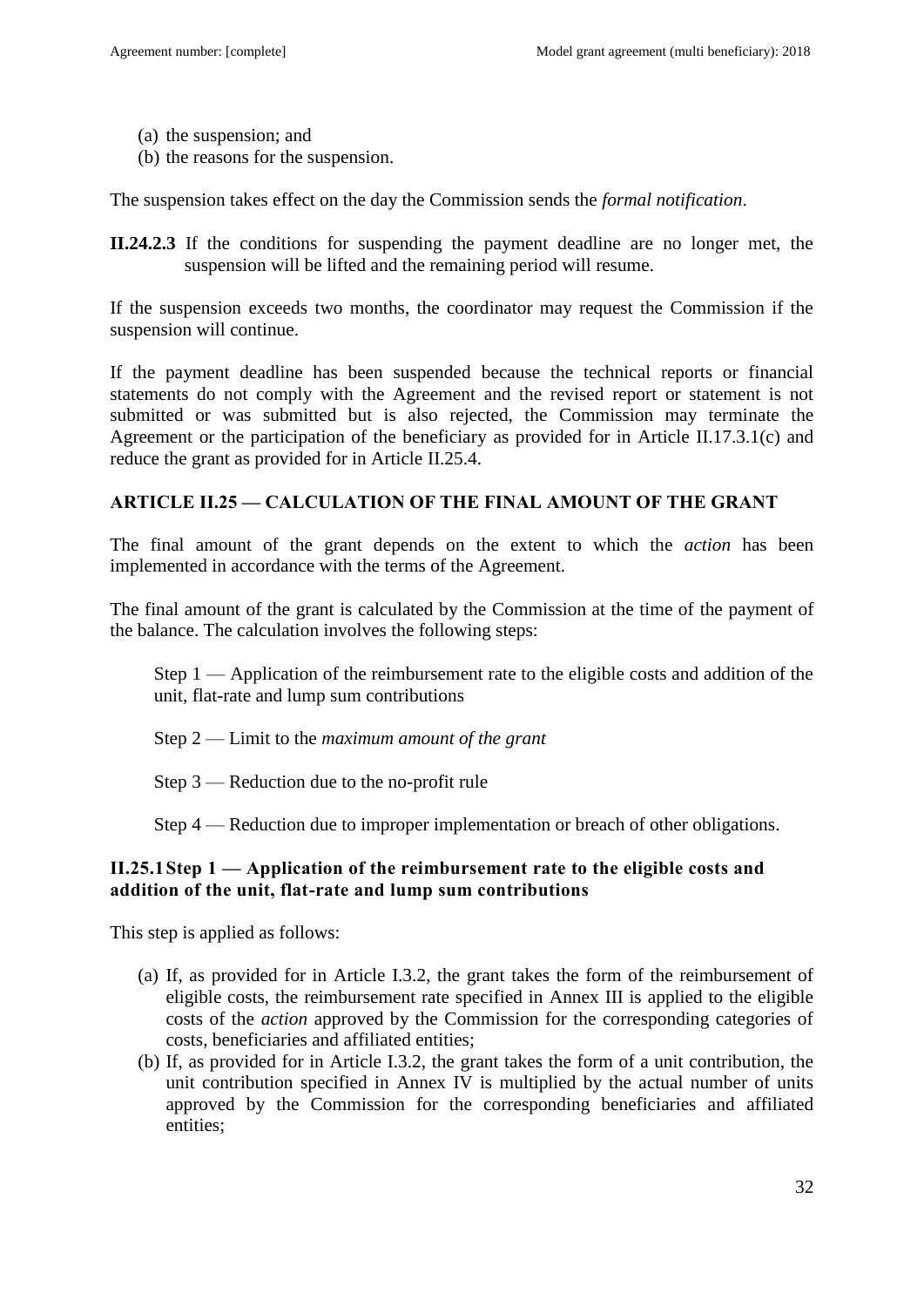- (c) If, as provided for in Article I.3.2, the grant takes the form of a lump sum contribution, the Commission applies the lump sum specified in that Article for the corresponding beneficiaries and affiliated entities if it finds that the corresponding tasks or part of the *action* were implemented properly in accordance with Annex I;
- (d) If, as provided for in Article I.3.2, the grant takes the form of a flat-rate contribution, the flat rate referred to in that Article is applied to the eligible costs or to the contribution approved by the Commission for the corresponding beneficiaries and affiliated entities.

If Article I.3.2 provides for a combination of different forms of grant, the amounts obtained must be added together.

## <span id="page-32-0"></span>**II.25.2 Step 2 — Limit to maximum amount of the grant**

The total amount paid to the beneficiaries by the Commission may in no circumstances exceed the *maximum amount of the grant*.

If the amount obtained following Step 1 is higher than this maximum amount, the final amount of the grant is limited to the latter.

## <span id="page-32-1"></span>**II.25.3 Step 3 — Reduction due to the no-profit rule**

The grant may not produce a profit for the beneficiaries, unless specified otherwise in the Special Conditions.

'Profit' means the surplus of the amount obtained following Steps 1 and 2 plus the total receipts of the *action*, over the total eligible costs of the *action*.

The total eligible costs of the *action* are the consolidated total eligible costs approved by the Commission for the categories of costs reimbursed in accordance with Article I.3.2.

The total receipts of the *action* are the consolidated total receipts established, generated or confirmed on the date on which the request for payment of the balance is drawn up by the coordinator.

The following are considered receipts:

- (a) income generated by the *action*;
- (b) financial contributions given by third parties to a beneficiary or to an affiliated entity, if they are specifically assigned by the third parties to the financing of the eligible costs of the *action* reimbursed by the Commission in accordance with Article I.3.2.

The following are not considered receipts:

- (a) financial contributions by third parties, if they may be used to cover costs other than the eligible costs under the Agreement;
- (b) financial contributions by third parties with no obligation to repay any amount unused at the end of the *implementation period*.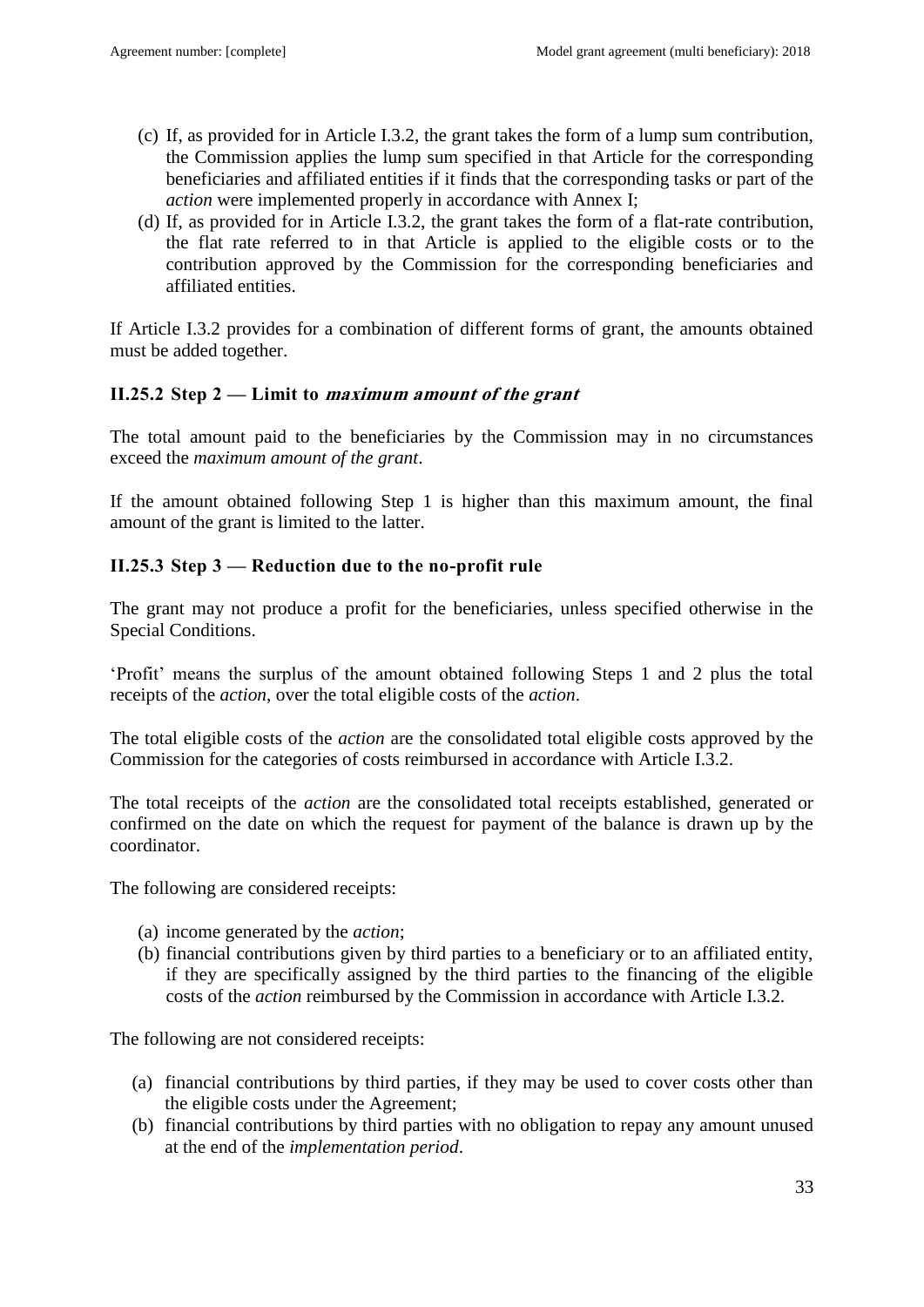If there is a profit, it will be deducted in proportion to the final rate of reimbursement of the actual eligible costs of the *action* approved by the Commission for the categories of costs referred to in Article I.3.2 (as compared to the amount calculated following Steps 1 and 2).

## <span id="page-33-0"></span>**II.25.4 Step 4 — Reduction due to improper implementation or breach of other obligations**

The Commission may reduce the *maximum amount of the grant* if the *action* has not been implemented properly as described in Annex II (i.e. if it has not been implemented or has been implemented poorly, partially or late), or if another obligation under the Agreement has been breached.

The amount of the reduction will be proportionate to the degree to which the *action* has been implemented improperly or to the seriousness of the breach.

Before the Commission reduces the grant, it must send a *formal notification* to the coordinator:

- (a) informing it of:
	- (i) its intention to reduce the *maximum amount of the grant*;
	- (ii) the amount by which it intends to reduce the grant;
	- (iii) the reasons for reduction;
- (b) inviting it to submit observations within 30 calendar days of receiving the formal notification.

If the Commission does not receive any observations or decides to pursue reduction despite the observations it has received, it will send a *formal notification* informing the coordinator of its decision.

If the grant is reduced, the Commission must calculate the reduced grant amount by deducting the amount of the reduction (calculated in proportion to the improper implementation of the *action* or to the seriousness of the breach of obligations) from the *maximum amount of the grant*.

The final amount of the grant will be the lower of the following two:

- (a) the amount obtained following Steps 1 to 3; or
- (b) the reduced grant amount following Step 4.

# <span id="page-33-1"></span>**ARTICLE II.26 — RECOVERY**

# <span id="page-33-2"></span>**II.26.1Recovery at the time of payment of the balance**

Where the payment of the balance takes the form of a recovery, the coordinator must repay the Commission the amount in question, even if it was not the final recipient of the amount due.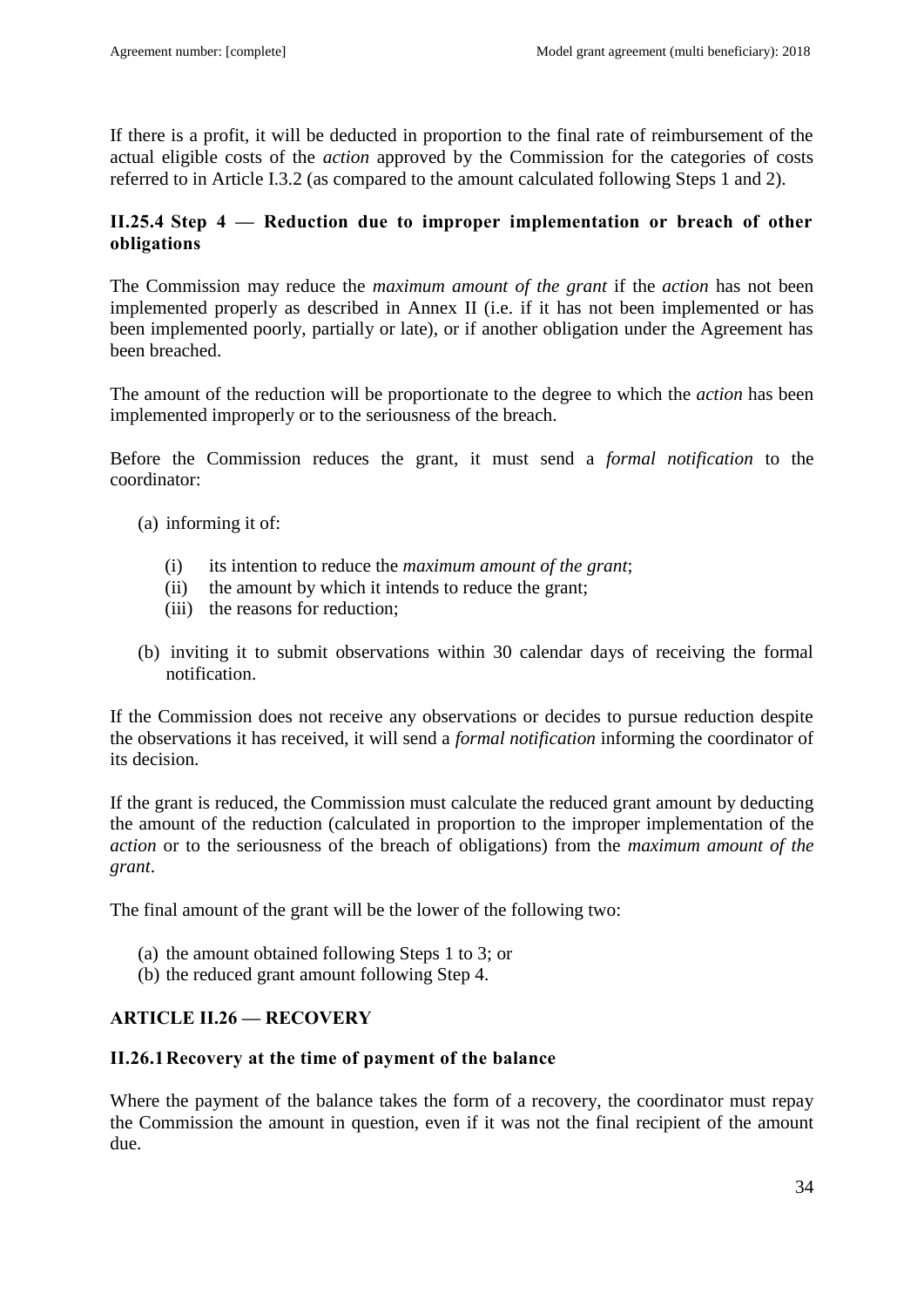## <span id="page-34-0"></span>**II.26.2Recovery after payment of the balance**

Where an amount is to be recovered as provided for in Articles II.27.6, II.27.7 and II.27.8, the beneficiary concerned by the audit or OLAF findings must repay the Commission the amount in question. Where the audit findings do not concern a specific beneficiary (or its affiliated entities), the coordinator must repay the Commission the amount in question, even if it was not the final recipient of the amount due.

Each beneficiary is responsible for the repayment of any amount unduly paid by the Commission as a contribution towards the costs incurred by its affiliated entities.

### <span id="page-34-1"></span>**II.26.3Recovery procedure**

Before recovery, the Commission must send a *formal notification* to the beneficiary concerned:

- (a) informing it of its intention to recover the amount unduly paid;
- (b) specifying the amount due and the reasons for recovery; and
- (c) inviting the beneficiary to make any observations within a specified period.

If no observations have been submitted or if, despite the observations submitted by the beneficiary, the Commission decides to pursue the recovery procedure, the Commission may confirm recovery by sending a *formal notification* to the beneficiary consisting of a debit note, specifying the terms and the date for payment.

If payment has not been made by the date specified in the debit note, the Commission will recover the amount due:

(a) by offsetting it, without the beneficiary's prior consent, against any amounts owed to the beneficiary by the Commission or an executive agency (from the Union or the European Atomic Energy Community (Euratom) budget) ('offsetting');

In exceptional circumstances, to safeguard the financial interests of the Union, the Commission may offset before the due date.

An action may be brought against such offsetting before the General Court of the European Union in accordance with Article 263 TFEU;

- (b) by drawing on the financial guarantee where provided for in accordance with Article I.4.2 ('drawing on the financial guarantee');
- (c) by holding the beneficiaries jointly and severally liable up to the maximum EU contribution indicated, for each beneficiary, in the estimated budget (Annex II as last amended);
- (d) by taking legal action as provided for in Article II.18.2 or in the Special Conditions or by adopting an enforceable decision as provided for in Article II.18.3.

## <span id="page-34-2"></span>**II.26.4Interest on late payment**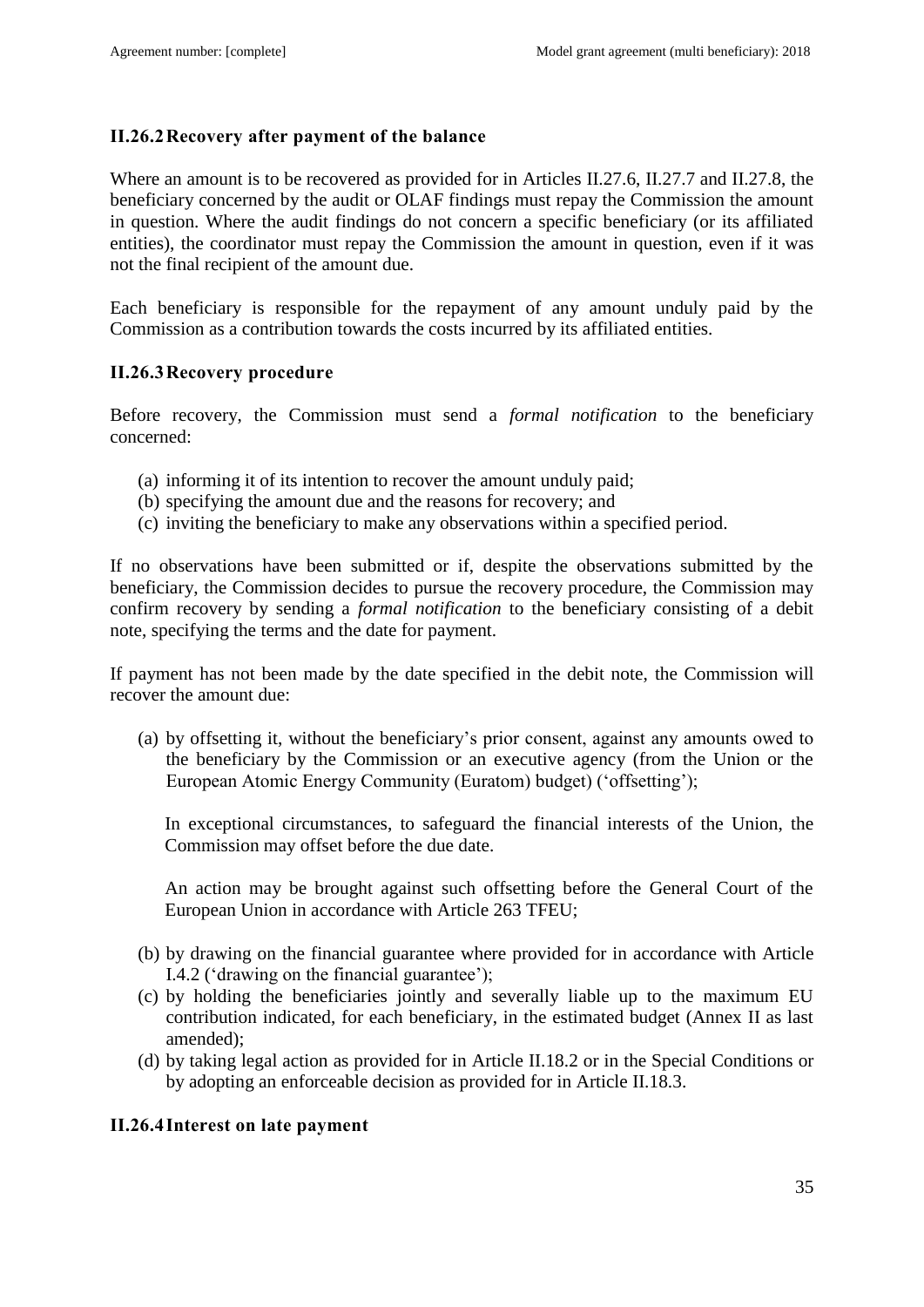If payment is not made by the date in the debit note, the amount to be recovered will be increased by late-payment interest at the rate set out in Article I.4.14 from the day following the date for payment in the debit note up to and including the date the Commission receives full payment of the amount.

Partial payments must first be credited against charges and late-payment interest and then against the principal.

### <span id="page-35-0"></span>**II.26.5Bank charges**

 $\overline{a}$ 

Bank charges incurred in the recovery process must be borne by the beneficiary concerned, unless Directive  $2007/64/EC^5$  applies.

## <span id="page-35-1"></span>**ARTICLE II.27 — CHECKS, AUDITS AND EVALUATIONS**

### <span id="page-35-2"></span>**II.27.1Technical and financial checks, audits, interim and final evaluations**

The Commission may, during the implementation of the *action* or afterwards, carry out technical and financial checks and audits to determine that the beneficiaries are implementing the *action* properly and are complying with the obligations under the Agreement. It may also check the beneficiaries' statutory records for the purpose of periodic assessments of lump sum, unit cost or flat-rate amounts.

Information and documents provided as part of checks or audits must be treated on a confidential basis.

In addition, the Commission may carry out an interim or final evaluation of the impact of the *action*, measured against the objective of the Union programme concerned.

Commission checks, audits or evaluations may be carried out either directly by the Commission's own staff or by any other outside body authorised to do so on its behalf.

The Commission may initiate such checks, audits or evaluations during the implementation of the Agreement and during a period of five years starting from the date of payment of the balance. This period is limited to three years if the *maximum amount of the grant* is not more than EUR 60 000.

The check, audit or evaluation procedures are considered to be initiated on the date of receipt of the letter of the Commission announcing it.

If the audit is carried out on an affiliated entity, the beneficiary concerned must inform that affiliated entity.

<sup>&</sup>lt;sup>5</sup> Directive 2007/64/EC<sup>5</sup> of the European Parliament and of the Council of 13 November 2007 on payment services in the internal market amending Directives 97/7/EC, 2002/65/EC, 2005/60/EC and 2006/48/EC and repealing Directive 97/5/EC.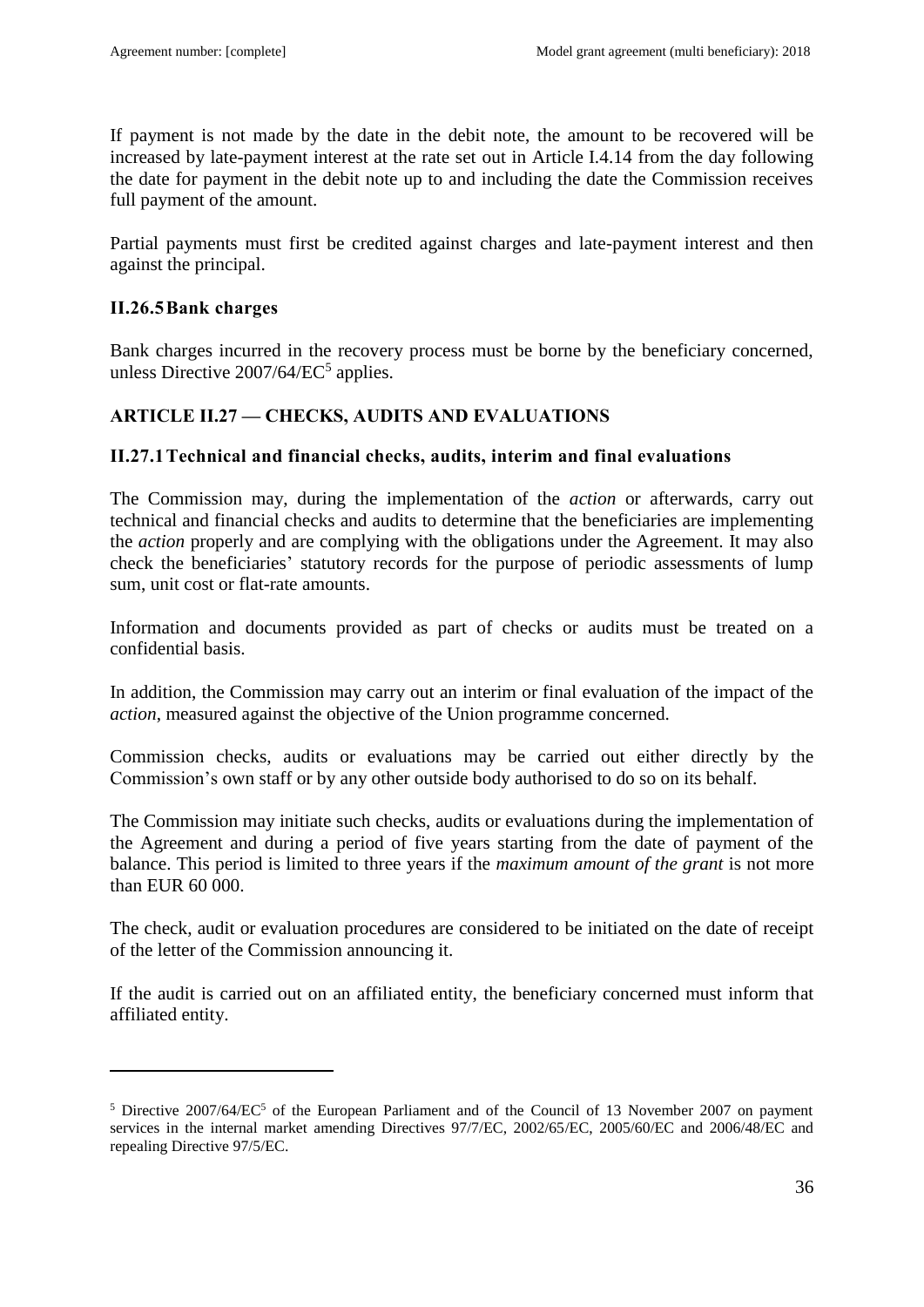### <span id="page-36-0"></span>**II.27.2 Duty to keep documents**

The beneficiaries must keep all original documents, especially accounting and tax records, stored on any appropriate medium, including digitalised originals when they are authorised by their respective national law and under the conditions laid down therein, during a period of five years starting from the date of payment of the balance.

The period during which documents must be kept is limited to three years if the *maximum amount of the grant* is not more than EUR 60 000.

The periods set out in the first and second subparagraphs are longer if there are ongoing audits, appeals, litigation or pursuit of claims concerning the grant, including in the cases referred to in Article II.27.7. In such cases, the beneficiaries must keep the documents until such audits, appeals, litigation or pursuit of claims have been closed.

### <span id="page-36-1"></span>**II.27.3 Obligation to provide information**

Where a check, audit or evaluation is initiated before the payment of the balance, the coordinator must provide any information, including information in electronic format, requested by the Commission or by any other outside body authorised by the Commission. Where appropriate, the Commission may request that a beneficiary provides such information directly.

Where a check or audit is initiated after payment of the balance, the information referred to in the previous subparagraph must be provided by the beneficiary concerned.

If the beneficiary concerned does not comply with the obligations set out in the first and second subparagraphs, the Commission may consider:

- (a) any cost insufficiently substantiated by information provided by the beneficiary as ineligible;
- (b) any unit, lump sum or flat-rate contribution insufficiently substantiated by information provided by the beneficiary as undue.

## <span id="page-36-2"></span>**II.27.4On-the-spot visits**

During an on-the-spot visit, the beneficiaries must allow Commission staff and outside personnel authorised by the Commission to have access to the sites and premises where the *action* is or was carried out, and to all the necessary information, including information in electronic format.

They must ensure that the information is readily available at the moment of the on-the-spot visit and that information requested is handed over in an appropriate form.

If the beneficiary concerned refuses to provide access to the sites, premises and information as required in the first and second subparagraphs, the Commission may consider: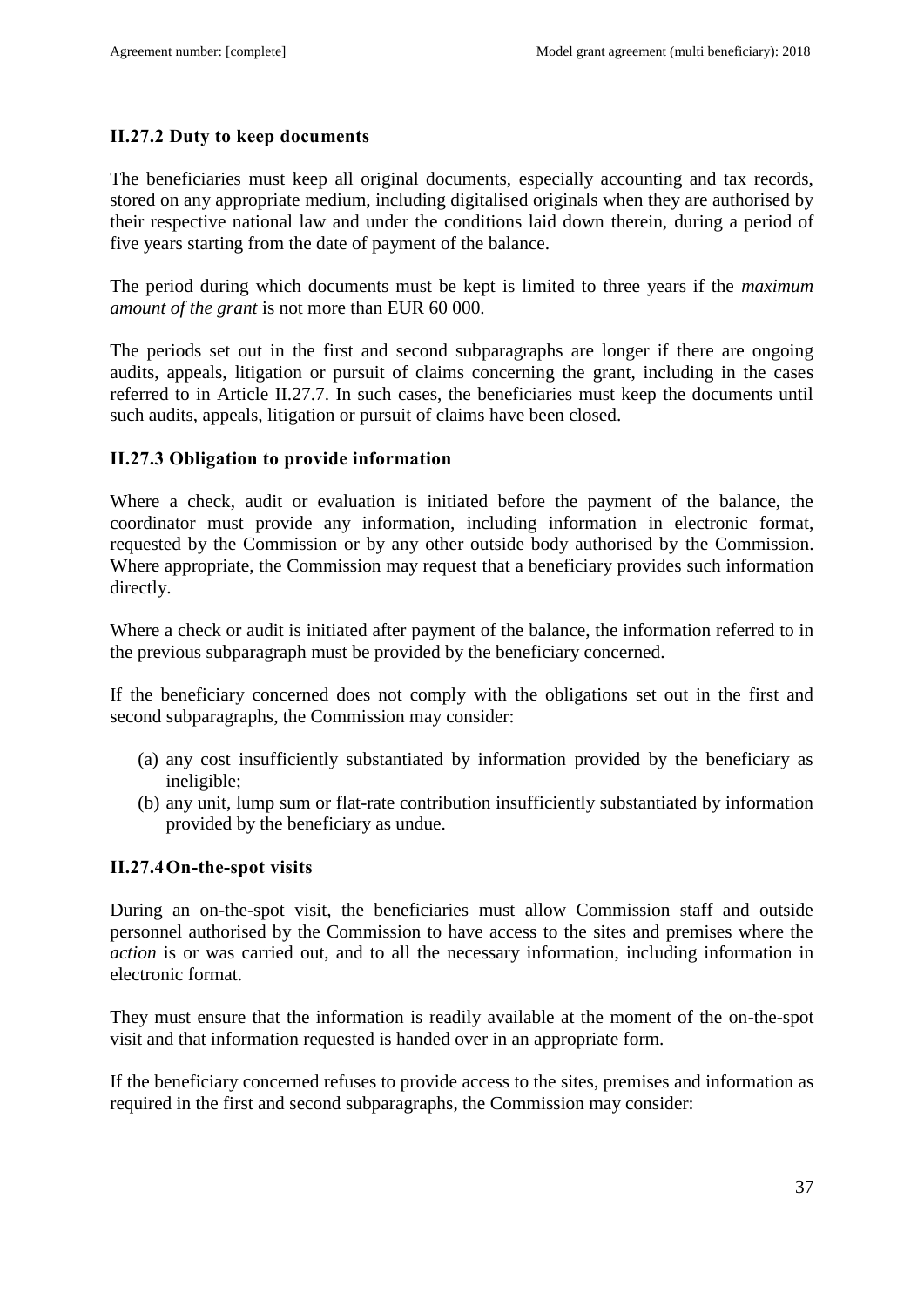- (a) any cost insufficiently substantiated by information provided by the beneficiary as ineligible;
- (b) any unit, lump sum or flat-rate contribution insufficiently substantiated by information provided by the beneficiary as undue.

### <span id="page-37-0"></span>**II.27.5Contradictory audit procedure**

On the basis of the findings made during the audit, a provisional report ('draft audit report') must be drawn up. It must be sent by the Commission or its authorised representative to the beneficiary concerned, which must have 30 calendar days from the date of receipt to submit observations. The final report ('final audit report') must be sent to the beneficiary concerned within 60 calendar days of expiry of the time limit for submission of observations.

### <span id="page-37-1"></span>**II.27.6 Effects of audit findings**

On the basis of the final audit findings, the Commission may take the measures it considers necessary, including recovery at the time of payment of the balance or after payment of the balance of all or part of the payments made by it, as provided for in Article II.26.

In the case of final audit findings after the payment of the balance, the amount to be recovered corresponds to the difference between the revised final amount of the grant, determined in accordance with Article II.25, and the total amount paid to the beneficiaries under the Agreement for the implementation of the *action*.

### <span id="page-37-2"></span>**II.27.7 Correction of systemic or recurrent errors, irregularities, fraud or breach of obligations**

**II.27.7.1** The Commission may extend audit findings from other grants to this grant if:

- (a) the beneficiary concerned is found to have committed systemic or recurrent errors, *irregularities, fraud* or breach of obligations in other EU or Euratom grants awarded under similar conditions and such errors, *irregularities, fraud* or breach have a material impact on this grant; and
- (b) the final audit findings are sent to the beneficiary concerned through a *formal notification*, together with the list of grants affected by the findings within the period referred to in Article II.27.1

The extension of findings may lead to:

- (a) the rejection of costs as ineligible;
- (b) reduction of the grant as provided for in Article II.25.4;
- (c) recovery of undue amounts as provided for in Article II.26;
- (d) suspension of payments as provided for in Article II.24.1;
- (e) suspension of the *action* implementation as provided for in Article II.16.2;
- (f) termination as provided for in Article II.17.3.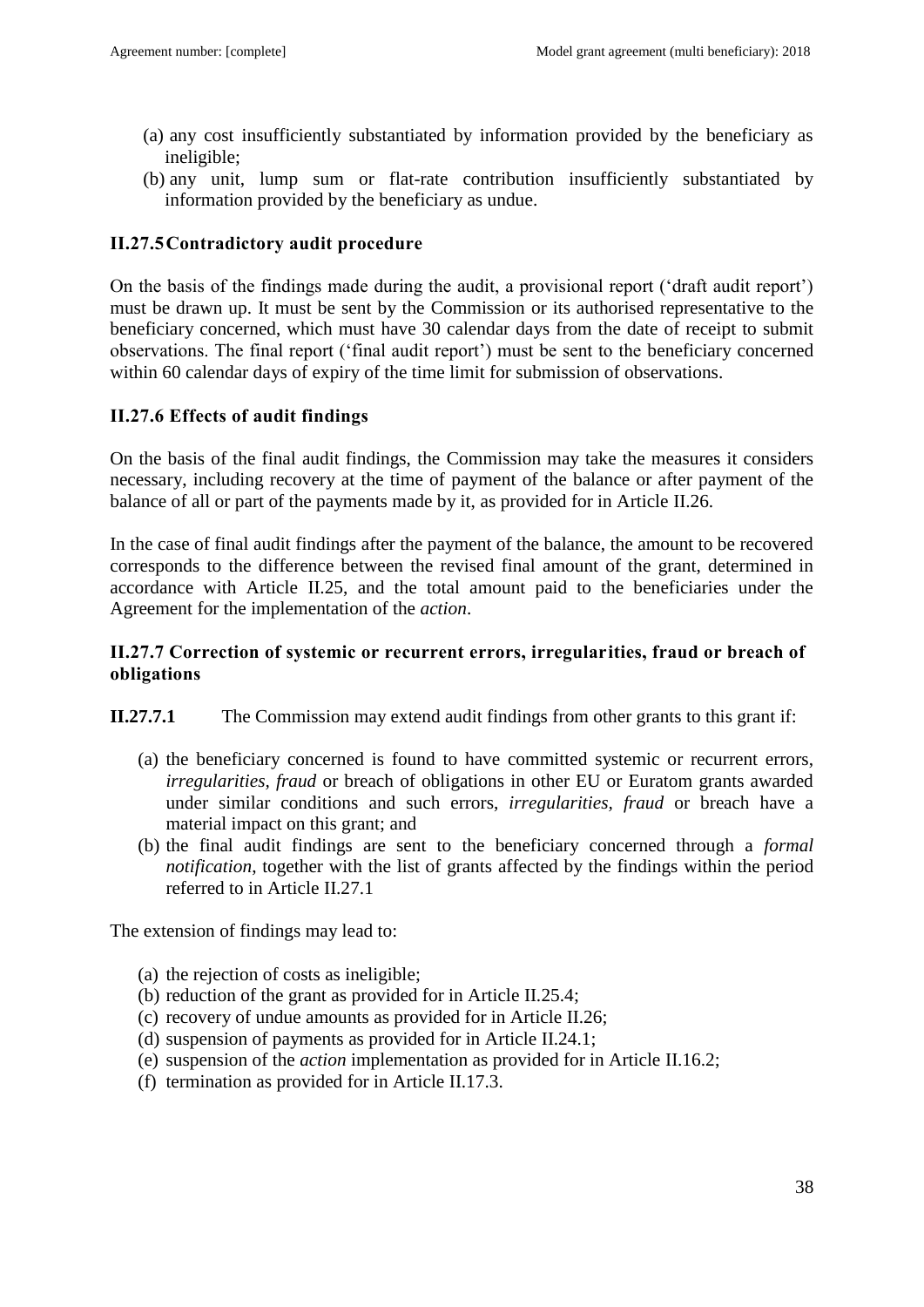**II.27.7.2** The Commission must send a *formal notification* to the beneficiary concerned informing it of the systemic or recurrent errors and of its intention to extend the audit findings, together with the list of grants affected.

(a) If the findings concern eligibility of costs the procedure is as follows:

**Step 1** — The *formal notification* must include:

- (i) an invitation to submit observations on the list of grants affected by the findings;
- (ii) a request to submit revised financial statements for all grants affected;
- (iii) where possible, the correction rate for extrapolation established by the Commission to calculate the amounts to be rejected on the basis of the systemic or recurrent errors, *irregularities, fraud* or breach of obligations, if the beneficiary concerned:

- considers that the submission of revised financial statements is not possible or practicable; or

- will not submit revised financial statements.

**Step 2** — The beneficiary concerned has 60 calendar days from when it receives the *formal notification* to submit observations and revised financial statements or to propose a duly substantiated alternative correction method. This period may be extended by the Commission in justified cases.

**Step 3** — If the beneficiary concerned submits revised financial statements that take account of the findings the Commission will determine the amount to be corrected on the basis of those revised statements.

If the beneficiary proposes an alternative correction method and the Commission accepts it, the Commission must send a *formal notification* to the beneficiary concerned informing it:

- (i) that it accepts the alternative method;
- (ii) of the revised eligible costs determined by applying this method.

Otherwise the Commission must send a *formal notification* to the beneficiary concerned informing it:

- (i) that it does not accept the observations or the alternative method proposed;
- (ii) of the revised eligible costs determined by applying the extrapolation method initially notified to the beneficiary.

If the systemic or recurrent errors, *irregularities, fraud* or breach of obligations are found after the payment of the balance, the amount to be recovered corresponds to the difference between:

(i) the revised final amount of the grant, determined in accordance with Article II.25 on the basis of the revised eligible costs declared by the beneficiary and approved by the Commission or on the basis of the revised eligible costs after extrapolation; and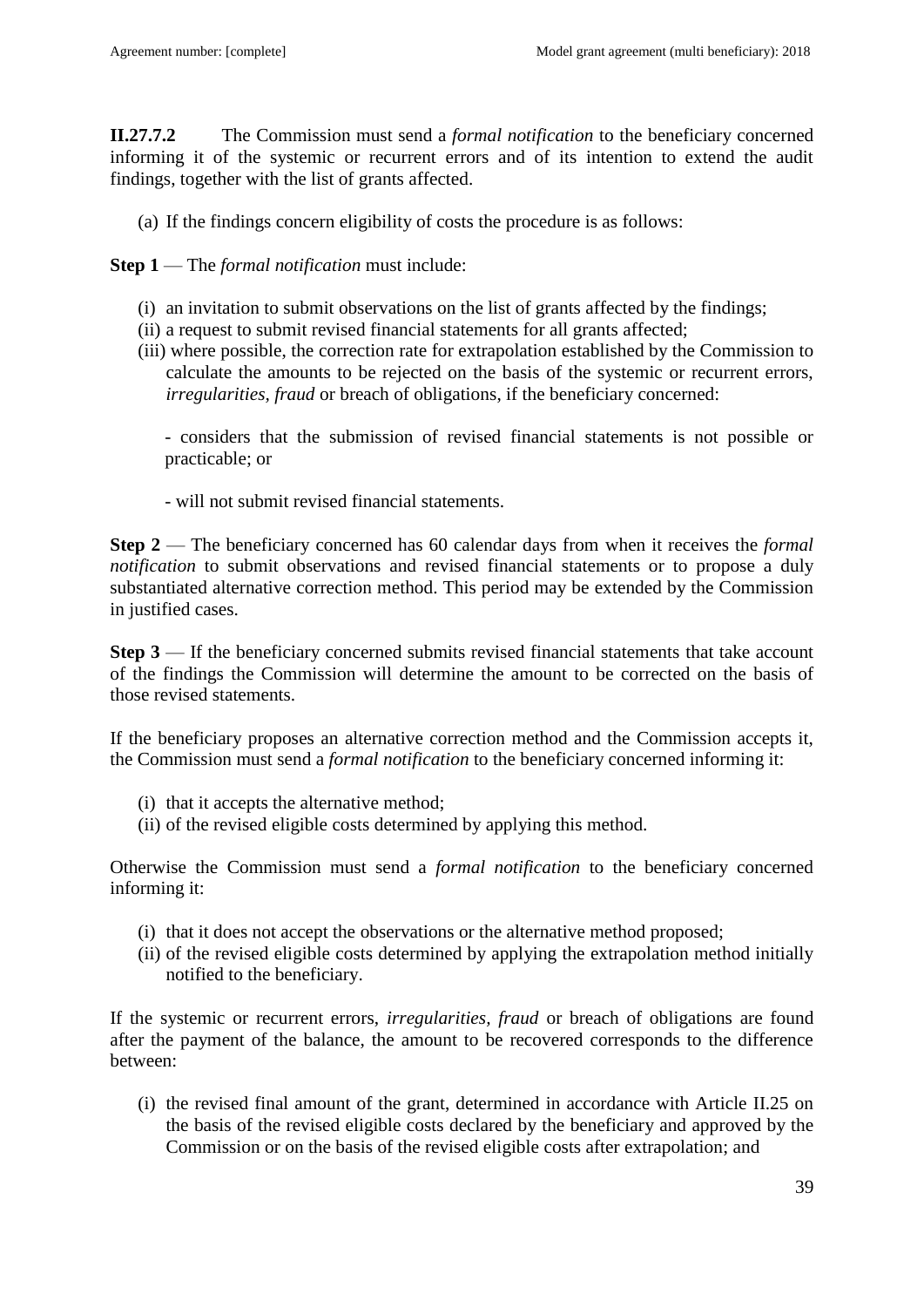(ii) the total amount paid to the beneficiaries under the Agreement for the implementation of the *action*;

(b) If the findings concern improper implementation or a breach of another obligation the procedure is as follows:

**Step 1** — The *formal notification* must include:

- (i) an invitation to the beneficiary to submit observations on the list of grants affected by the findings and
- (ii) the correction flat rate the Commission intends to apply to the *maximum amount of the grant* or to part of it, according to the principle of proportionality.

**Step 2** — The beneficiary concerned has 60 calendar days from receiving the *formal notification* to submit observations or to propose a duly substantiated alternative flat-rate.

**Step 3** — If the Commission accepts the alternative flat rate proposed by the beneficiary, it must send a *formal notification* to the beneficiary concerned informing it:

- (i) that it accepts the alternative flat-rate;
- (ii) of the corrected grant amount by applying this flat rate.

Otherwise the Commission must send a *formal notification* to the beneficiary concerned informing it:

- (i) that it does not accept the observations or the alternative flat rate proposed;
- (ii) of the corrected grant amount by applying the flat rate initially notified to the beneficiary.

If the systemic or recurrent errors, *irregularities*, *fraud* or breach of obligations are found after the payment of the balance, the amount to be recovered corresponds to the difference between:

- (i) the revised final amount of the grant after flat-rate correction; and
- (ii) the total amount paid to the beneficiaries under the Agreement for the implementation of the *action*.

## <span id="page-39-0"></span>**II.27.8Checks and inspections by OLAF**

 $\overline{a}$ 

The European Anti-Fraud Office (OLAF) has the same rights as the Commission, particularly the right of access, for the purpose of checks and investigations.

Under Council Regulation (Euratom, EC) No 2185/96<sup>6</sup> and Regulation (EU, Euratom) No 883/2013<sup>7</sup> OLAF may also carry out on-the-spot checks and inspections in accordance with

<sup>6</sup> Council Regulation (Euratom, EC) No 2185/96 of 11 November 1996 concerning on-the-spot checks and inspections carried out by the Commission in order to protect the European Communities' financial interests against fraud and other irregularities.